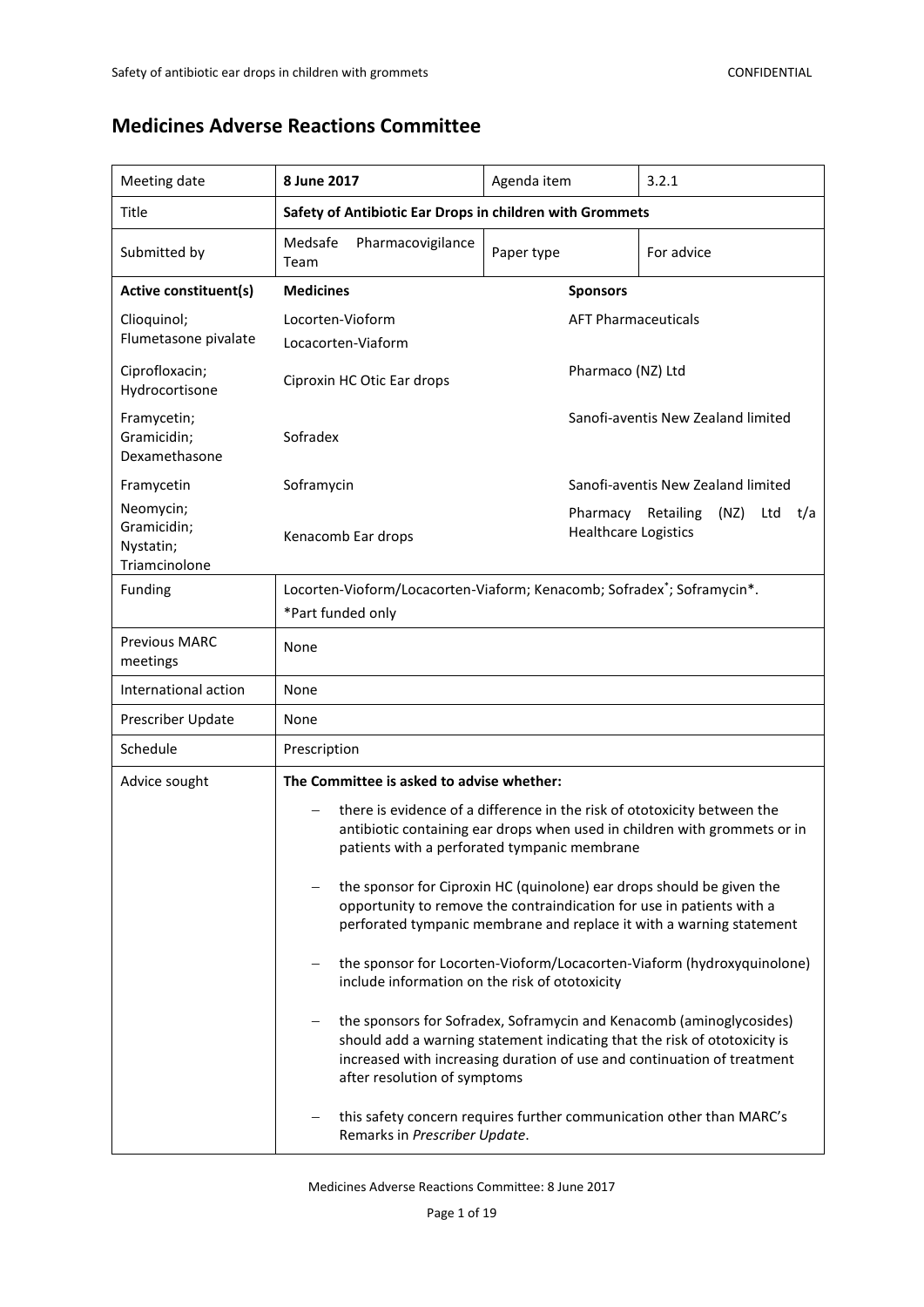## **Table of Contents**

| 1.0 |                |                                                                             |  |
|-----|----------------|-----------------------------------------------------------------------------|--|
| 2.0 |                |                                                                             |  |
| 2.1 |                |                                                                             |  |
| 2.2 |                |                                                                             |  |
|     | 2.2.1<br>2.2.2 |                                                                             |  |
|     | 2.2.3          |                                                                             |  |
| 2.3 |                |                                                                             |  |
| 3.0 |                |                                                                             |  |
| 3.1 |                |                                                                             |  |
|     | 3.1.1          |                                                                             |  |
|     | 3.1.2          |                                                                             |  |
|     | 3.1.3<br>3.1.4 | New Zealand Society of Otolaryngology Head and Neck Surgery (NZSOHNS)(8) 10 |  |
| 3.2 |                |                                                                             |  |
|     | 3.2.1          |                                                                             |  |
|     | 3.2.2          |                                                                             |  |
|     | 3.2.3          |                                                                             |  |
|     | 3.2.4          |                                                                             |  |
| 3.3 |                |                                                                             |  |
|     | 3.3.1          |                                                                             |  |
| 4.0 |                |                                                                             |  |
| 4.1 |                |                                                                             |  |
|     | 4.1.1          |                                                                             |  |
|     | 4.1.2          |                                                                             |  |
|     | 4.1.3          |                                                                             |  |
|     | 4.1.4          |                                                                             |  |
| 4.2 | 4.2.1          |                                                                             |  |
| 4.3 |                |                                                                             |  |
|     |                |                                                                             |  |
| 4.4 |                |                                                                             |  |
| 5.0 |                |                                                                             |  |
| 6.0 |                |                                                                             |  |
| 7.0 |                |                                                                             |  |
| 8.0 |                |                                                                             |  |

Medicines Adverse Reactions Committee: 8 June 2017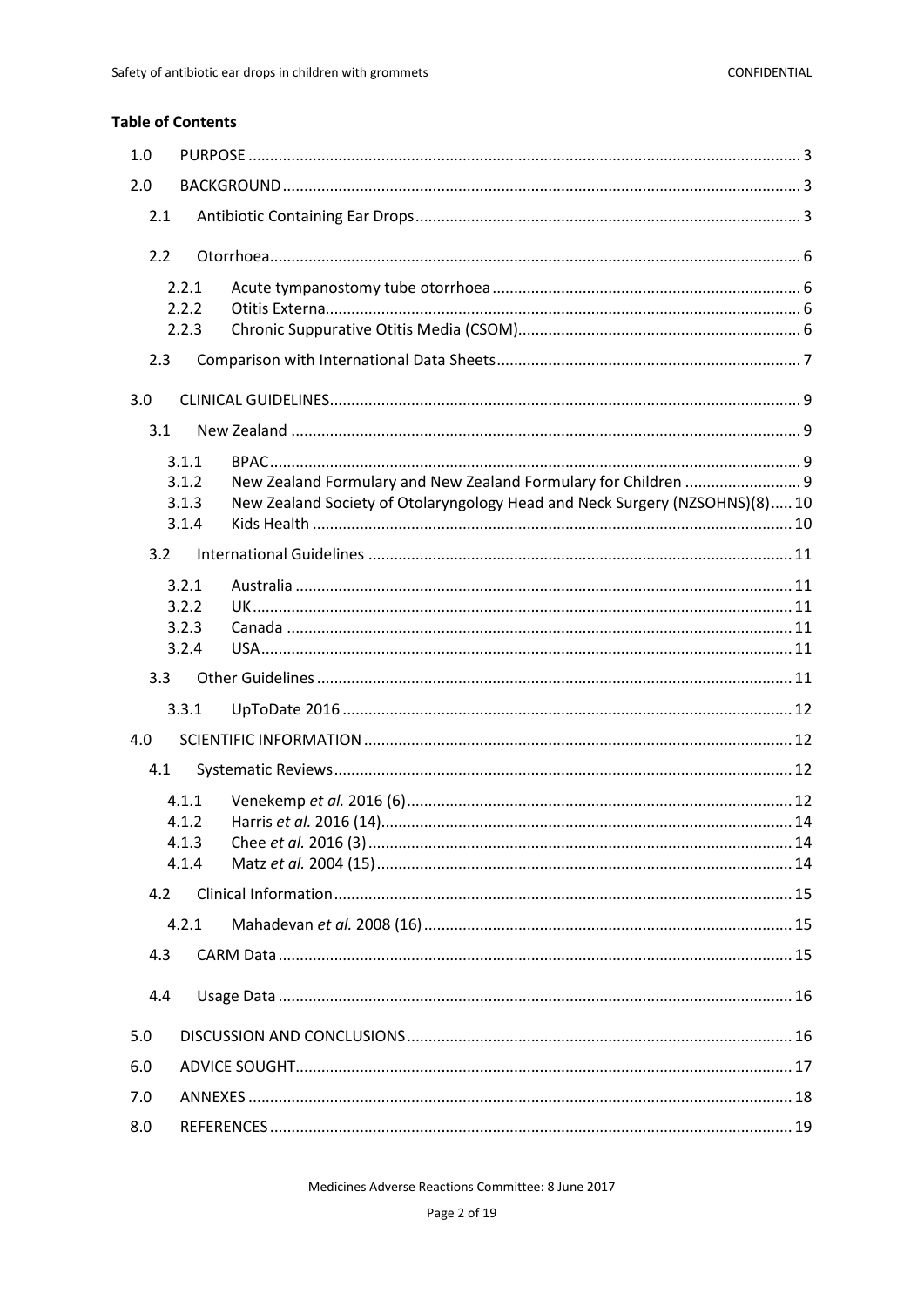# <span id="page-2-0"></span>**1.0 PURPOSE**

The purpose of this report is to review the safety of using antibiotic containing ear drops in children with grommets.

# <span id="page-2-1"></span>**2.0 BACKGROUND**

In November 2015, CARM informed Medsafe of a case report of Locorten-Vioform use in a child with grommets. As the Locorten-Vioform data sheet contraindicates use in patients with a perforated ear drum, an assessment of the safety of using ear drops in children with grommets was considered necessary.

CARM indicated that Lareb had presented a series of similar cases at the National Pharmacovigilance Centres Meeting in October 2015. Lareb presented 34 reports of possible ototoxicity (dizziness, impaired hearing) in association with ear drops containing colistimethate, bacitracin and hydrocortisone, which are indicated for use in otitis externa in the Netherlands. Fifteen reports indicated that they had been used in people with non-intact tympanic membranes. Lareb expressed concern that these ear drops were being used despite the contraindication in the data sheets. However, they acknowledged that the ear drops may have been used off-label to treat chronic suppurative otitis media (CSOM), which could confound the reports as CSOM is a known cause of ototoxicity.

### *Medsafe comment*

*There are no ear drops containing colistimethate or bacitracin with consent for distribution in New Zealand. As no details of individual cases are provided in the Lareb abstract, it is unclear how many (if any) patients had grommets, how long they were treated for, whether symptoms improved when treatment was stopped and whether long term follow-up has occurred.* 

*Colistimethate is a polymyxin antibiotic which is a class of antibiotics which has been associated with ototoxicity in published case reports (See below). NZ guidelines advise against the use of polymyxin containing ear drops except upon the advice of an ear nose and throat ENT specialist (1).*

## <span id="page-2-2"></span>**2.1 Antibiotic Containing Ear Drops**

There is a range of antibiotic and combination antibiotic/corticosteroid containing ear drops available for use in New Zealand (Table 1). Most of the approved products contain an aminoglycoside antibiotic (such as framycetin, gramicidin and neomycin). Locorten-Vioform contains clioquinol, which is a hydroxyquinolone compound that has broad-spectrum antimicrobial activity against fungi and grampositive bacteria and has a moderate inhibitory effect on gram-negative bacteria (2). Currently, there is only one available product containing a quinolone antibiotic (Ciproxin). However, there is another consented product that contains a quinolone antibiotic (Cilodex) that is currently not available. PHARMAC does not currently fund any ear drops containing quinolone antibiotics (Table 1).

All products are indicated for the treatment of otitis externa (Table 1). All data sheets, including those containing quinolone antibiotics, contraindicate use in the presence of a perforated tympanic membrane. None of the available data sheets of ear drops containing antibiotics include information regarding use in children with grommets.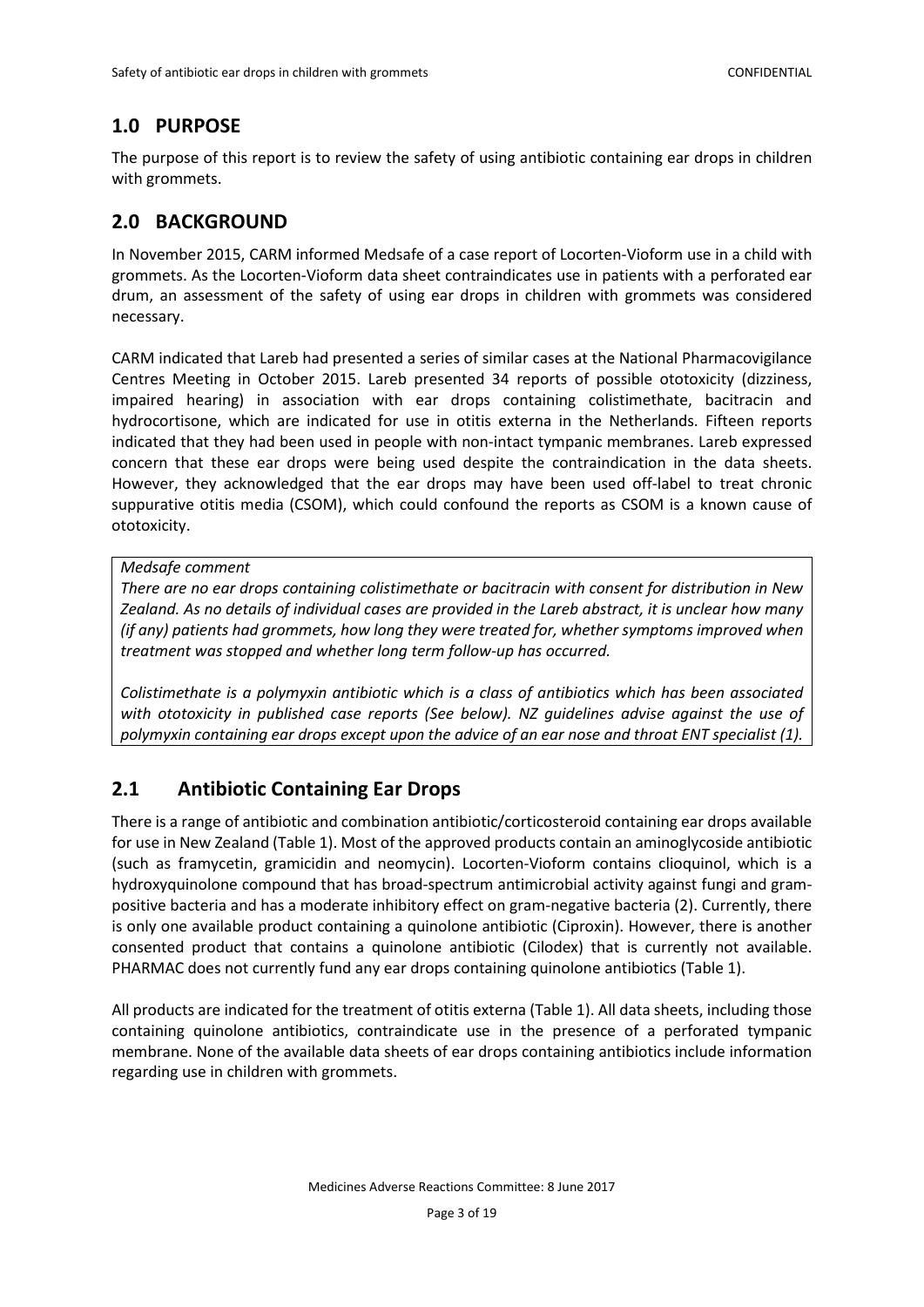## **Table 1: Ear drops approved for use in New Zealand**

| <b>Brand name and ingredient</b>                                                                                                                         | <b>Indications</b>                                                                                                                                                                                                                                                                                                                 | Use with perforated tympanic<br>membrane and/or grommets                                                                                                                                                                                                                                                                                                                         | <b>Warning statements</b>                                                                                                                                                                                                                                                                                                                                                                                                                                                                                                   |
|----------------------------------------------------------------------------------------------------------------------------------------------------------|------------------------------------------------------------------------------------------------------------------------------------------------------------------------------------------------------------------------------------------------------------------------------------------------------------------------------------|----------------------------------------------------------------------------------------------------------------------------------------------------------------------------------------------------------------------------------------------------------------------------------------------------------------------------------------------------------------------------------|-----------------------------------------------------------------------------------------------------------------------------------------------------------------------------------------------------------------------------------------------------------------------------------------------------------------------------------------------------------------------------------------------------------------------------------------------------------------------------------------------------------------------------|
| Locacorten-Viaform and<br>Locorten-Vioform (Annex 1)<br>(Clioquinol, Flumetasone<br>pivalate)<br>Hydroxyquinolone antibiotic<br><b>FUNDED BY PHARMAC</b> | Eczema of the external auditory meatus in<br>which secondary infection with micro-<br>organisms sensitive to clioquinol has<br>occurred.<br>Otitis externa<br>Otomycosis                                                                                                                                                           | <b>Contraindications</b><br>Perforation of the ear-drum (suspected or<br>verified)<br>No reference to use in grommets.                                                                                                                                                                                                                                                           | <b>Contraindications</b><br>Use in children under 2 years of age.<br>Special warnings and special precautions for use<br>Prior to the beginning of therapy, the ear-drum should<br>be checked by the physician. If there is a risk that<br>perforation of the ear-drum may occur or is<br>perforated, LOCACORTEN-VIAFORM® ear drops should<br>not be used                                                                                                                                                                   |
| <b>Ciproxin HC Otic Ear drops</b><br>(Annex 2)<br>(Ciprofloxacin 0.2%,<br>Hydrocortisone 1%)<br>Quinolone antibiotic                                     | The treatment of acute bacterial external<br>otitis caused by organisms susceptible to the<br>action of ciprofloxacin, including<br>Pseudomonas aeruginosa, Staphylococcus<br>aureus, Acinetobacter anitratus (baumannii),<br>Stenotrophomonas maltophilia,<br>Enterobacteriaceae, Enterococcus faecalis<br>and Proteus mirabilis. | <b>Contraindications</b><br>The safety and efficacy of Ciproxin HC Ear<br>Drops have not been studied in the presence<br>of a perforated tympanic membrane.<br>Ciproxin HC Ear Drops are, therefore,<br>contraindicated in patients with known or<br>suspected perforation, or where there is a<br>risk of perforation of the tympanic<br>membrane.<br>No reference to grommets. | None                                                                                                                                                                                                                                                                                                                                                                                                                                                                                                                        |
| Sofradex (Annex 3)<br>(Framycetin, Gramicidin,<br>Dexamethasone)<br>Aminoglycoside antibiotic<br><b>FUNDED BY PHARMAC</b><br>Soframycin (Annex 4)        | In the ear: Otitis externa.<br>Otitis externa.                                                                                                                                                                                                                                                                                     | <b>Contraindications</b><br>Otitis externa should not be treated when<br>the eardrum is perforated because of the<br>risk of ototoxicity.<br>No reference to grommets.<br><b>Contraindications</b>                                                                                                                                                                               | <b>Warnings and Precautions</b><br>Aminoglycoside antibiotics may cause irreversible,<br>partial or total deafness when given systemically or<br>when applied topically to open wounds or damaged<br>skin. This effect is dose related and is enhanced by<br>renal or hepatic impairment. Although this effect has<br>not been reported following topical ocular use, the<br>possibility should be considered when high dose<br>topical treatment is given to small children or infants.<br><b>Warnings and Precautions</b> |
| (Framycetin)                                                                                                                                             |                                                                                                                                                                                                                                                                                                                                    | Perforation of the tympanic membrane                                                                                                                                                                                                                                                                                                                                             |                                                                                                                                                                                                                                                                                                                                                                                                                                                                                                                             |

Medicines Adverse Reactions Committee: 8 June 2017

Page 4 of 19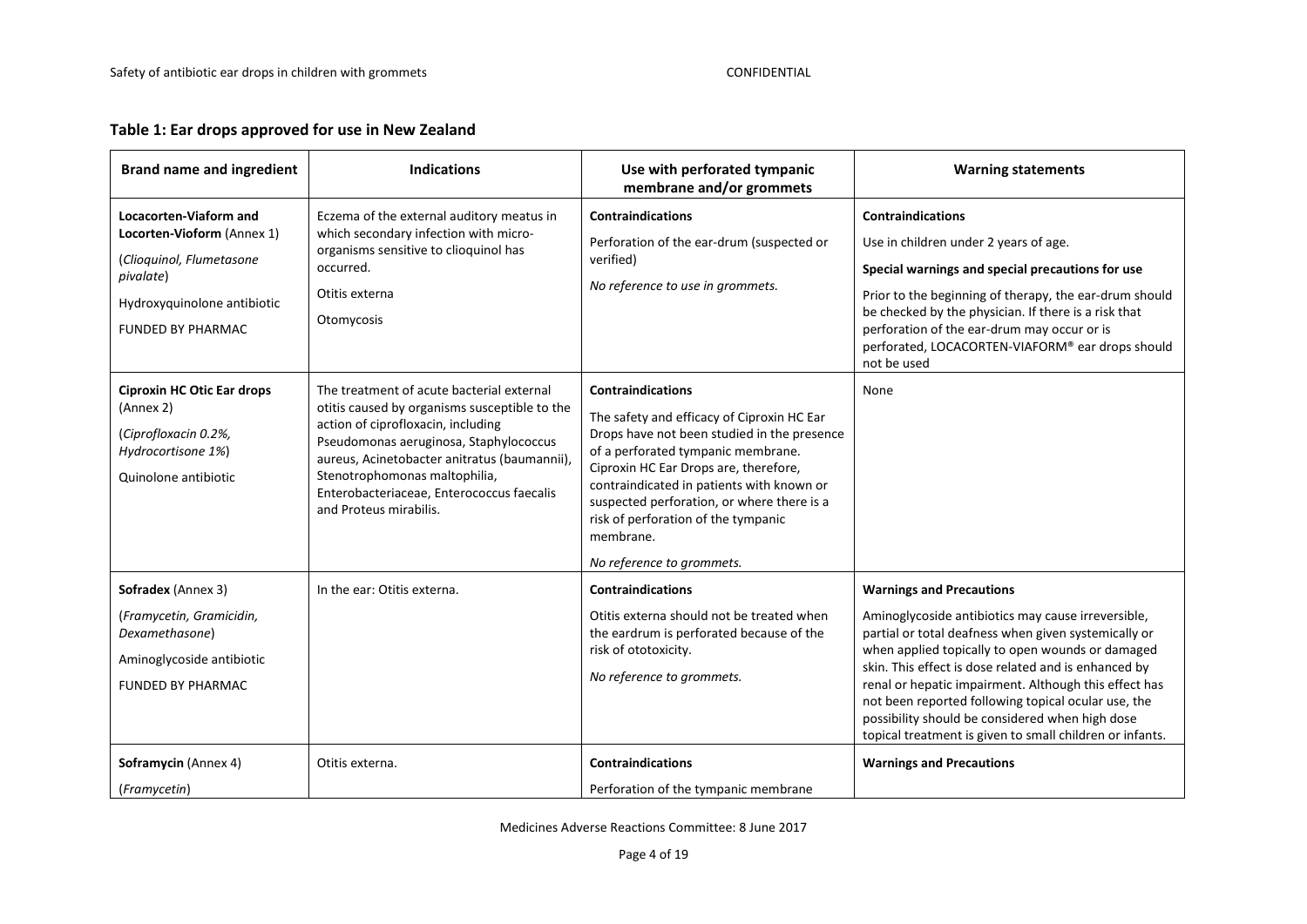| Aminoglycoside antibiotic<br><b>FUNDED BY PHARMAC</b>                                                                                                 |                                                                                                                                                                                                                                                                              | No reference to grommets.                                                                                                                                 | Aminoglycoside antibiotics may cause irreversible,<br>partial or total deafness when given systemically or<br>when applied topically to open wounds or damaged<br>skin. This effect is dose related and is enhanced by<br>renal or hepatic impairment. Although this effect has<br>not been reported following topical ocular use, the<br>possibility should be considered when high dose<br>topical treatment is given to small children or infants. |
|-------------------------------------------------------------------------------------------------------------------------------------------------------|------------------------------------------------------------------------------------------------------------------------------------------------------------------------------------------------------------------------------------------------------------------------------|-----------------------------------------------------------------------------------------------------------------------------------------------------------|-------------------------------------------------------------------------------------------------------------------------------------------------------------------------------------------------------------------------------------------------------------------------------------------------------------------------------------------------------------------------------------------------------------------------------------------------------|
| <b>Kenacomb</b> (Annex 5)<br>(Gramicidin, Neomycin,<br>Nystatin, Triamcinolone<br>acetonide)<br>Aminoglycoside antibiotic<br><b>FUNDED BY PHARMAC</b> | The topical treatment of superficial bacterial<br>infections, cutaneous candidosis and<br>dermatological conditions known to respond<br>to topical steroid therapy when threatened<br>or complicated by bacterial or candidal<br>superinfections, especially otitis externa. | <b>Contraindications</b><br>Should not be applied to the external<br>auditory canal in patients with perforated<br>eardrums.<br>No reference to grommets. | Special warnings and precautions for use<br>Care is necessary in applying this preparation if<br>perforation of the eardrum is suspected.<br>Because of the potential hazard of nephrotoxicity and<br>ototoxicity, this medication should not be used in<br>patients with extensive skin damage or other<br>conditions where absorption of neomycin is possible.                                                                                      |
| <b>Cilodex Ear Drops</b><br>(Ciprofloxacin 0.33%,<br>Dexamethasone 1%)<br>Quinolone antibiotic                                                        | Cilodex is indicated for the topical treatment<br>of acute otitis media in patients with<br>tympanostomy tubes and acute otitis<br>externa in patients caused by strains of<br>bacteria susceptible to ciprofloxacin.                                                        | No data sheet as not currently available                                                                                                                  | No data sheet as not currently available                                                                                                                                                                                                                                                                                                                                                                                                              |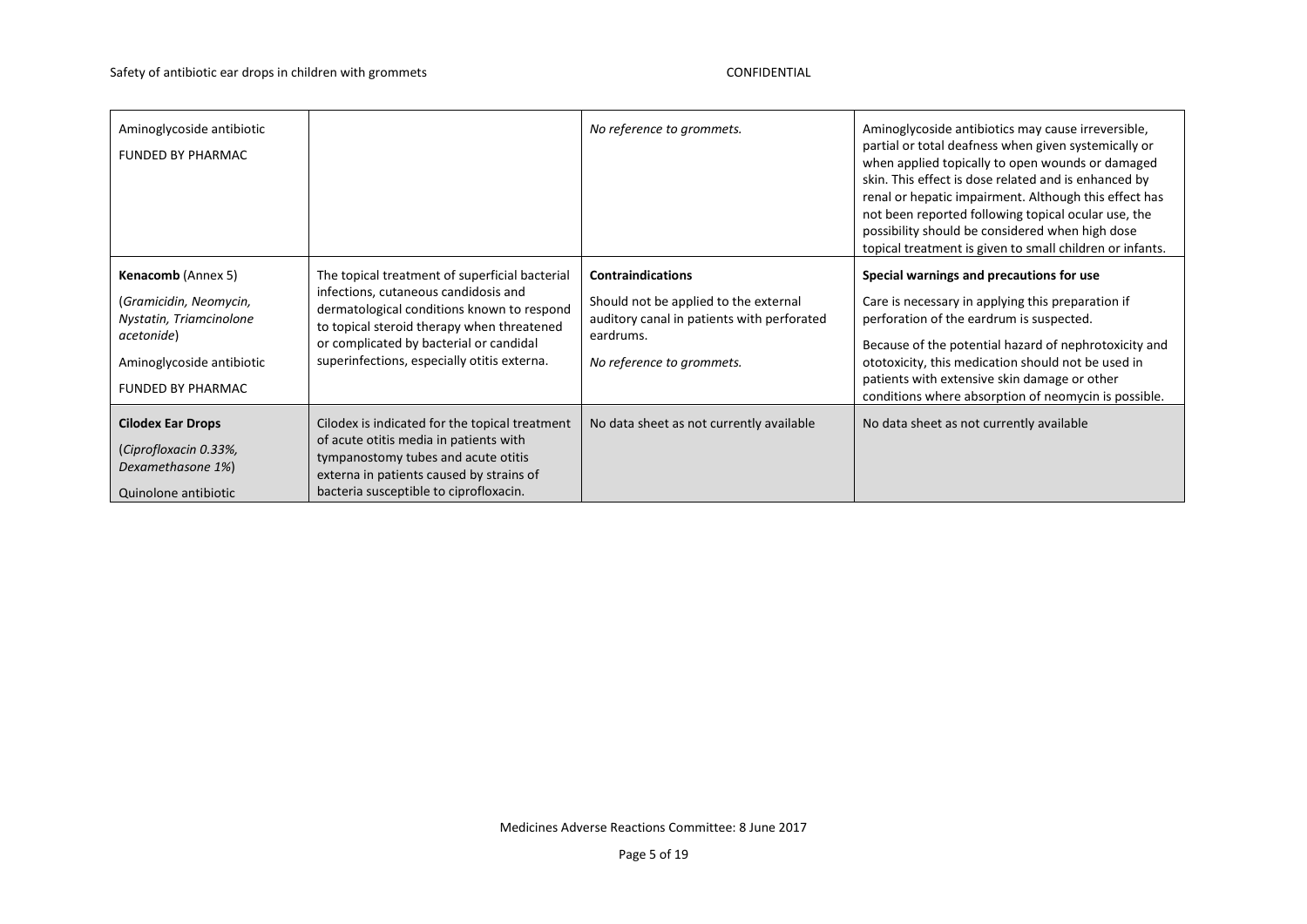## <span id="page-5-0"></span>**2.2 Otorrhoea**

#### <span id="page-5-1"></span>**2.2.1 Acute tympanostomy tube otorrhoea**

Grommets (also known as tympanostomy or ventilation tubes) are used to restore hearing in children with chronic otitis media (inflammation of the middle ear) with effusion (OME) and can also be used to prevent recurrent OME. Insertion of grommets is one of the most common day ENT surgeries performed in children (3, 4).



*Source: www.kidshealth.org.nz* 

#### **Figure 1: Grommet** *in situ*

Acute otorrhoea (or discharge from the ear) is common following grommet insertion (5). It can be accompanied by an unpleasant odour, pain and fever which can negatively affect a child's quality of life. It is estimated that between 25 % and 75 % of children will develop otorrhoea at some point postsurgery, although not all cases will be symptomatic (3, 4, 6). In 4 % of children chronic suppurative otitis media (CSOM) will develop and otorrhoea will become persistent (4).

Acute tympanostomy tube otorrhoea is thought to be caused by bacterial infection of the middle ear (acute otitis media). Therefore, treatment is aimed at eradicating the infection (5).

### <span id="page-5-2"></span>**2.2.2 Otitis Externa**

Otitis externa is an inflammatory reaction of the lining of the ear canal usually associated with an underlying seborrhoeic dermatitis or eczema (1). It usually presents with itchiness, pain and/or otorrhoea. Many cases recover after thorough cleansing of the external ear canal by suction or dry mopping. However, corticosteroid containing ear drops may also be required. Secondary bacterial or fungal infection can occur, particularly after prolonged topical treatment of otitis externa.

Otitis externa is less common in children than in adults (1).

### <span id="page-5-3"></span>**2.2.3 Chronic Suppurative Otitis Media (CSOM)**

CSOM causes recurrent or persistent otorrhoea through a perforation in the tympanic membrane, and can lead to thickening of the middle-ear mucosa and mucosal polyps (7). It usually occurs as a complication of persistent acute otitis media with perforation in childhood. CSOM is associated with a risk of progressive hearing loss if the infection and discharge persists.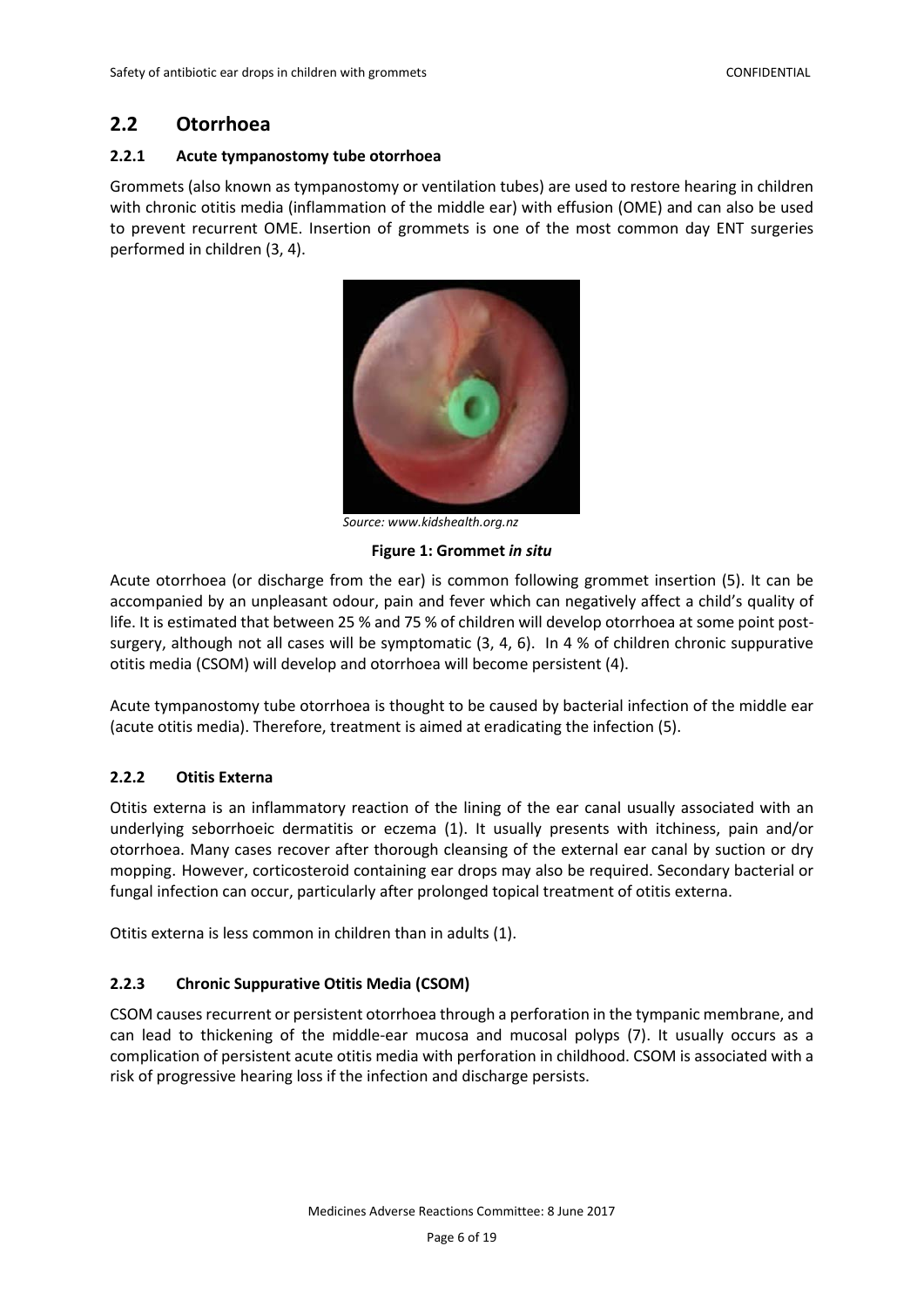# **2.3 Comparison with International Data Sheets**

A selection of product information from other regulators is presented in Table 2.

## **Table 2: Australian, UK, Canadian and USA information on risk of ototoxicity and warnings/contraindications for use in a perforated tympanic membrane or grommets**

<span id="page-6-0"></span>

| <b>Product Name</b> | <b>Australia</b>                         | <b>United Kingdom</b>                     | Canada                                     | <b>USA</b>                               |
|---------------------|------------------------------------------|-------------------------------------------|--------------------------------------------|------------------------------------------|
| Locacorten-         | Amdipharm Mercury (Australia) Pty        | Amdipharm UK Limited, Nov 2013            | Paladin Labs Inc. May 2009                 | N/A                                      |
| <b>Viaform Ear</b>  | Ltd, Nov 2016                            | <b>Contraindications</b>                  | <b>Contraindications</b>                   |                                          |
| Drops               | <b>Contraindications</b>                 | Perforation of the tympanic membrane      | Perforation of the ear-drum (suspected     |                                          |
|                     | Perforation of the ear-drum (suspected   |                                           | or verified)                               |                                          |
|                     | or verified)                             |                                           | <b>Precautions</b>                         |                                          |
|                     | <b>Precautions</b>                       |                                           | Prior to the beginning of therapy, the     |                                          |
|                     | Prior to the beginning of therapy, the   |                                           | eardrum should be examined by the          |                                          |
|                     | ear-drum should be examined by the       |                                           | physician. Locacorten-Vioform ear          |                                          |
|                     | physician. If there is a risk that       |                                           | drops should not be used if there is a     |                                          |
|                     | perforation of the ear-drum may occur,   |                                           | risk that perforation of the ear-drum      |                                          |
|                     | Locacorten-Vioform ear drops should      |                                           | may occur or has occurred.                 |                                          |
|                     | not be used.                             |                                           |                                            |                                          |
| Ciproxin HC Ear     | <b>Ciproxin HC</b>                       | Cilodex (1 ml of suspension contains 3    | Ciprodex (Ciprofloxacin /Dexa-             | Cetraxal (Ciprofloxacin 0.2%)            |
| Drops (Aus)         | Alcon, Inc. by Bayer HealthCare AG,      | mg ciprofloxacin (as hydrochloride) and   | methasone 0.3% w/v (as ciprofloxacin       | Ciprofloxacin Otis (Ciprofloxacin 0.2%)  |
|                     | Mar 2014                                 | 1 mg dexamethasone)                       | hydrochloride)/ 0.1% w/v)                  | No contraindication or warnings          |
| Cilodex ear         | <b>Contraindications</b>                 | Alcon Laboratories (UK) Limited, Mar      | Novartis Pharmaceuticals Canada Inc.       |                                          |
| drops, (UK)*        | The safety and efficacy of CIPROXIN HC   | 2015                                      | Feb 2017                                   | Ciprodex (ciprofloxacin hydrochloride    |
|                     | Ear Drops have not been studied in the   | <b>Therapeutic indication</b>             | <b>Indications and Usage</b>               | 0.3 % and dexamethasone 0.1 %)           |
| Ciprodex (HC)       | presence of a perforated tympanic        | CILODEX is indicated for the treatment    | CIPRODEX is indicated for the              | Alcon Laboratories, Inc, Aug 2016        |
|                     | membrane. CIPROXIN HC Ear Drops          | of the following infections in adults and | treatment of infections caused by most     | <b>Indications</b>                       |
| Cetraxal (US)       | are, therefore, contraindicated in       | children (see section 4.2). See section   | strains of the designated                  | Ciprodex is indicated for the treatment  |
|                     | patients with known or suspected         | 5.1 for commonly susceptible species.     | microorganisms in the specific             | of infections caused by susceptible      |
| Ciprofloxacin       | perforation, or where there is a risk of | • Acute otitis media in patients with     | conditions listed below:                   | isolates of the designated               |
| Otis (US)           | perforation of the tympanic              | tympanostomy tubes (AOMT)                 | Acute Otitis Media with Otorrhea           | microorganisms in the specific           |
|                     | membrane.                                | • Acute otitis externa (AOE)              | through tympanostomy tubes in              | conditions listed below:                 |
| Ciprodex (US)       |                                          |                                           | pediatric patients, $\geq 6$ months of age | Acute Otitis Media in pediatric patients |
|                     |                                          |                                           |                                            | (age 6 months and older) with            |
|                     |                                          |                                           |                                            | tympanostomy tubes                       |
| Sofradex (Aus)      | Sanofi-aventis Australia Pty Ltd, Jan    | Sanofi-aventis, Mar 2017                  | N/A                                        | N/A                                      |
|                     | 2010                                     | <b>Contraindications</b>                  |                                            |                                          |
|                     | <b>Contraindications</b>                 | Otitis Externa should not be treated      |                                            |                                          |
|                     | Perforation of tympanic membrane.        | when the eardrum is perforated            |                                            |                                          |
|                     |                                          | because of the risk of ototoxicity        |                                            |                                          |

Medicines Adverse Reactions Committee: 8 June 2017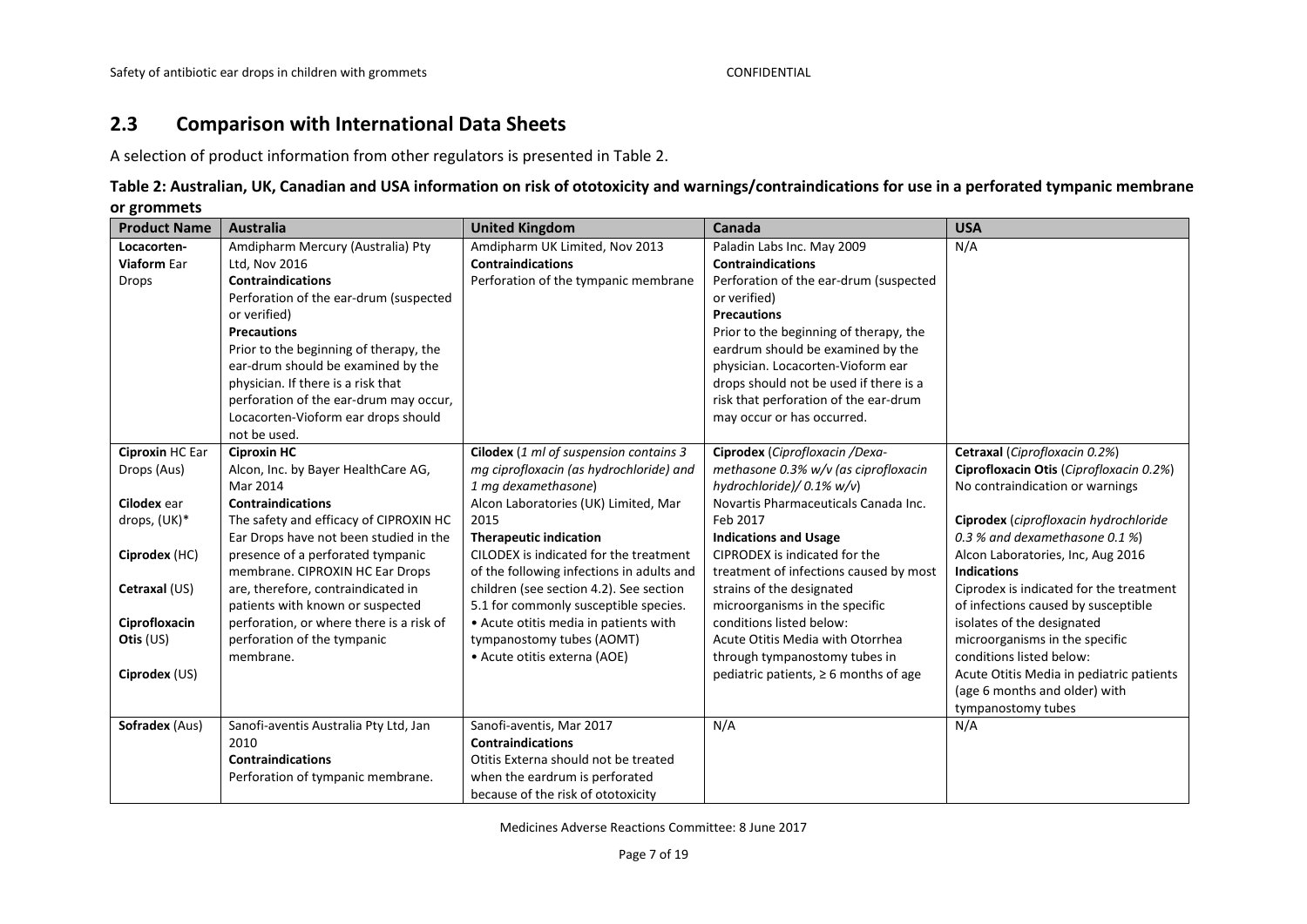| <b>Product Name</b>                 | <b>Australia</b>                                                                                                                                                                                                                   | <b>United Kingdom</b>                                                                                                                                                                                                                                                                                                                                                                                                                                            | Canada | <b>USA</b>                                                                                                                                                                                                                                                                                                                                                                                                                                                                                              |
|-------------------------------------|------------------------------------------------------------------------------------------------------------------------------------------------------------------------------------------------------------------------------------|------------------------------------------------------------------------------------------------------------------------------------------------------------------------------------------------------------------------------------------------------------------------------------------------------------------------------------------------------------------------------------------------------------------------------------------------------------------|--------|---------------------------------------------------------------------------------------------------------------------------------------------------------------------------------------------------------------------------------------------------------------------------------------------------------------------------------------------------------------------------------------------------------------------------------------------------------------------------------------------------------|
|                                     | No warning that may cause deafness<br>when applied topically.                                                                                                                                                                      | <b>Warnings</b><br>Aminoglycosides antibiotics may cause<br>irreversible, partial or total deafness<br>when given systemically or when<br>applied topically to open wounds or<br>damaged skin. This effect is dose<br>related and is enhanced by renal or<br>hepatic impairment. Although this<br>effect has not been reported following<br>ocular use, the possibility should be<br>considered when high dose topical is<br>given to small children or infants. |        |                                                                                                                                                                                                                                                                                                                                                                                                                                                                                                         |
| Soframycin<br>(Aus)                 | Sanofi-aventis Australia Pty Ltd,<br>Feb 2009<br><b>Contraindications</b><br>Perforation of the tympanic<br>membrane.<br>No warning that may cause deafness<br>when applied topically.                                             | N/A                                                                                                                                                                                                                                                                                                                                                                                                                                                              | N/A    | N/A                                                                                                                                                                                                                                                                                                                                                                                                                                                                                                     |
| Kenacomb<br>(Aus)<br>Otosporin (UK) | Kenacomb (Neomycin; Triamcinolone<br>acetonide; Nystatin; Gramicidin)<br>Aspen Pharma Pty Ltd, Nov 2013<br><b>Contraindications</b><br>In the treatment of otitis media or in<br>the presence of a perforate tympanic<br>membrane. | Otosporin (Polymyxin B Sulphate;<br>Neomycin Sulphate; Hydrocortisone)<br>Phoenix Labs, Mar 2015<br><b>Contraindications</b><br>The use of Otosporin Ear Drops is<br>contra-indicated in patients in whom<br>perforation of the tympanic membrane<br>is known or suspected.                                                                                                                                                                                      | N/A    | Neomycin/polymyxin B<br>sulfates/hydrocortisone<br>suspension/drops<br>Numerous companies<br><b>Warnings</b><br>Neomycin and polymyxin B sulfates<br>and hydrocortisone otic suspension<br>should not be used in any patient with<br>a perforated tympanic membrane.<br><b>OR</b><br>Due to its acidity which may cause<br>burning and stinging, neomycin and<br>polymyxin B sulfates and<br>hydrocortisone otic solution should not<br>be used in any patients with a<br>perforated tympanic membrane. |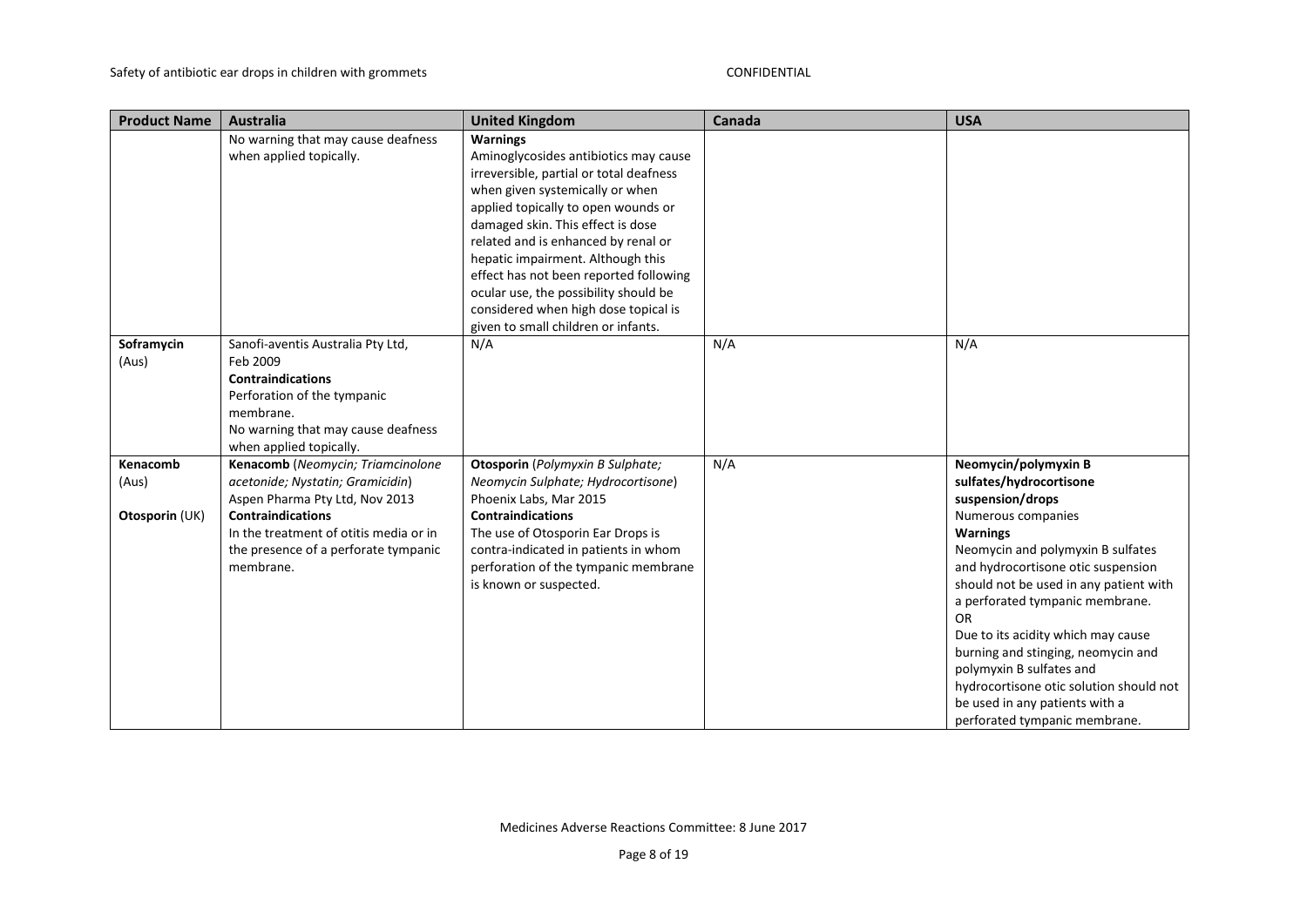*Medsafe Comment*

*Cilodex (ciprofloxacin/dexamethasone) is approved in New Zealand for the topical treatment of acute otitis media in patients with tympanostomy tubes but is currently not available.*

*Ciloquin (ciprofloxacin 0.3%) and Ciloxan (ciprofloxacin 0.3%) are both approved for use in Australia and are not contraindicated in patients with a perforated ear drum and contain no warnings. They both include "Published studies in paediatric and adult patients with a tympanic perforation (artificial or natural), showed minimal systemic absorption of ciprofloxacin following ototopical administration."*

*In the US, Ofloxacin Otic (0.3% ofloxacin) is approved for the treatment of infections caused by susceptible isolates of the designated microorganisms in the specific conditions listed below:*

- *Otitis Externa in adults and pediatric patients, 6 months and older, due to Escherichia coli, Pseudomonas aeruginosa, and Staphylococcus aureus.*
- *Chronic Suppurative Otitis Media in patients 12 years and older with perforated tympanic membranes due to Proteus mirabilis, Pseudomonas aeruginosa, and Staphylococcus aureus.*
- *Acute Otitis Media in pediatric patients one year and older with tympanostomy tubes due to Haemophilus influenzae, Moraxella catarrhalis, Pseudomonas aeruginosa, Staphylococcus aureus,and Streptococcus pneumoniae.*

## <span id="page-8-0"></span>**3.0 CLINICAL GUIDELINES**

## <span id="page-8-1"></span>**3.1 New Zealand**

### <span id="page-8-2"></span>**3.1.1 BPAC**

BPAC advises that topical quinolones should be used as the first line treatment for chronic suppurative otitis media (CSOM) in children with grommets, due to the small risk of ototoxicity associated with the use of non-quinolone topical antibiotics such as aminoglycosides (4). BPAC advises that ciprofloxacin with hydrocortisone ear drops are effective in treating CSOM but are not subsidised.

To allow the ear drops to better penetrate affected tissues, the external auditory canal should be cleaned using suction prior to administration. Children who fail to respond to topical antibiotics should be referred for more intensive treatment.

### <span id="page-8-3"></span>**3.1.2 New Zealand Formulary and New Zealand Formulary for Children**

The New Zealand Formulary (NZF) advises that in view of reports of ototoxicity, manufacturers contraindicate topical treatment with ototoxic antibacterials in the presence of a tympanic perforation or patent grommet. However, the NZF indicates that many ENT specialists use potentially ototoxic antibacterial ear drops (ie, those containing aminoglycosides or polymyxins) cautiously in children (and adults) with perforated tympanic membranes of grommets. They can be used as first line treatment of CSOM (as the benefits of rapid resolution of otitis media are considered to outweigh the theoretic risks associated with topical therapy); and when other measures have failed for the treatment of otitis externa.

The NZF indicates that aminoglycoside or polymyxin containing ear drops should only be used by ENT specialists, and in the following circumstances:

- drops should only be used in the presence of obvious infection
- treatment should be for no longer than two weeks
- the carer and child should be counselled on the risk of ototoxicity and given justification for the use of these topical antibiotics
- baseline audiometry should be performed, if practical, before treatment is commenced.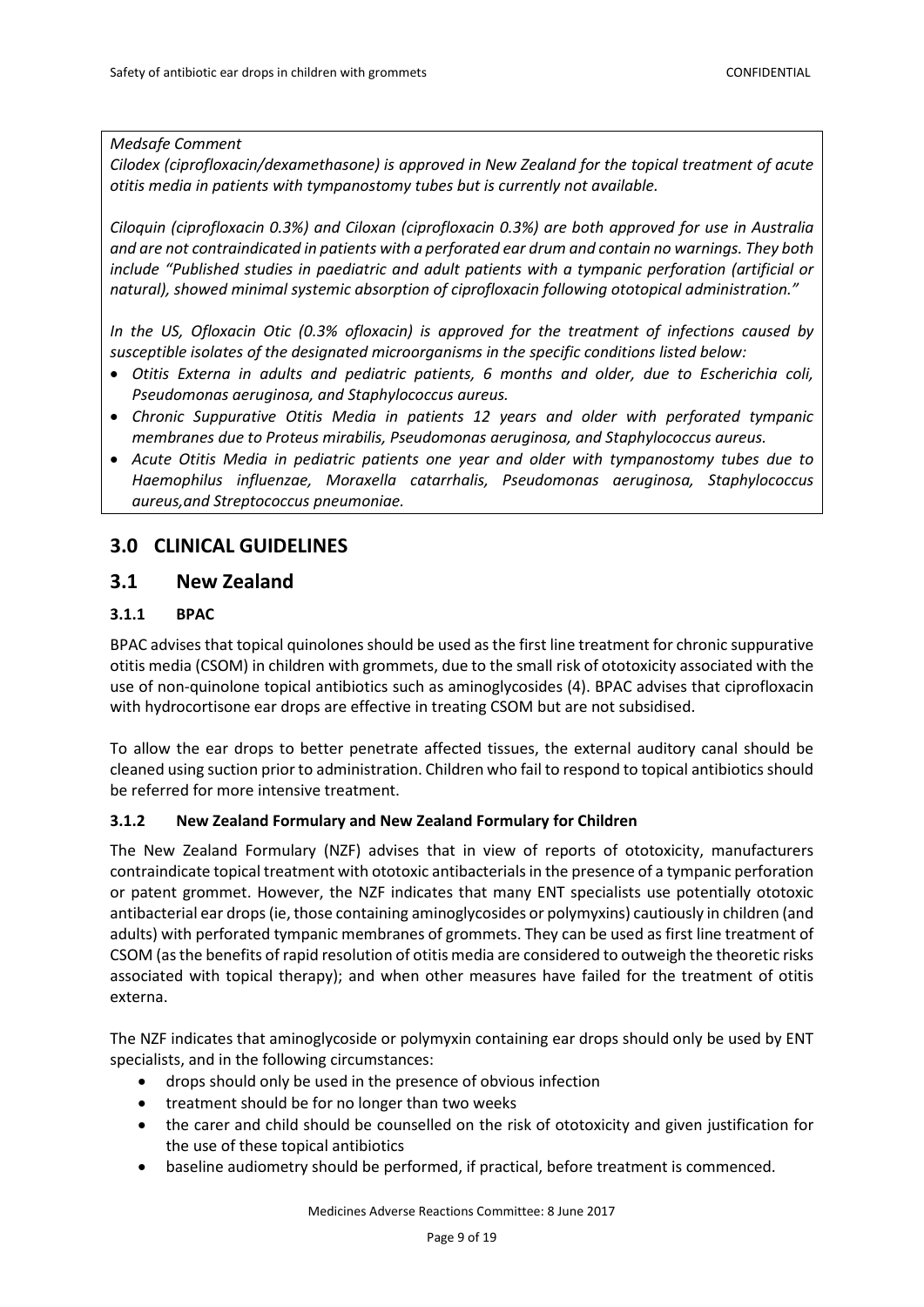The NZF advises that ciprofloxacin with hydrocortisone ear drops are an effective alternative to aminoglycoside containing ear drops for chronic otitis media in patients with perforation of the tympanic membrane but highlights that this is an unapproved indication.

### <span id="page-9-0"></span>**3.1.3 New Zealand Society of Otolaryngology Head and Neck Surgery (NZSOHNS)(8)**

A position statement on the use of eardrops with ototoxic potential in the presence of tympanic membrane perforation, ventilation tubes and mastoid cavities with open middle ear was issued in 2007.

The following specific advice was given.

- It is preferable to use non ototoxic drops in the presence of tympanic membrane perforation, ventilation tubes and mastoid cavities with open middle ear.
- If potentially ototoxic eardrops are used then they should be used only in the presence of infection and should be discontinued immediately after infection has resolved. The treatment should preferably be limited to a maximum of two weeks.
- If potentially ototoxic eardrops are prescribed for the treatment of ear infection with either a tympanic membrane perforation, ventilation tube or open middle ear/mastoid cavity, then the reason for use and the potential ototoxicity should be discussed with the patient/parent and documented (risk 1:1000 to 1:10000).
- If potentially ototoxic drops are prescribed, then the patient should be advised to return to the doctors if vertigo, hearing loss or tinnitus develop during or soon after treatment.
- Use of potentially ototoxic eardrops is acceptable in the presence of an intact tympanic membrane.

The Society accepts that potentially ototoxic agents may need to be used in certain circumstances (eg, lack of therapeutic response to other agents, resistant organisms, non-availability, or non-affordability of non-ototoxic agents). In these situations, potentially ototoxic drops may reasonably be used, but treatment should be limited to the period when the ear is actually discharging.

#### *Medsafe comment*

*Recent correspondence from the NZSOHNS dated 10 February 2017 indicates that this position has not changed. The Society is continuing to request that PHARMAC fully subsidise a ciprofloxacin containing ear drop from PHARMAC due to a lower risk of ototoxicity.*

#### <span id="page-9-1"></span>**3.1.4 Kids Health**

This website provides general information on grommets for the general public and advises that ear discharge following grommet insertion is usually treated with ear drops [\(www.kidshealth.org.nz/grommets-tympanostomy-or-ventilation-tubes\)](http://www.kidshealth.org.nz/grommets-tympanostomy-or-ventilation-tubes).

#### *Medsafe comment*

*New Zealand guidelines recommend the use of antibiotic ear drops as first line treatment for grommet associated otorrhoea. Quinolone antibiotics are recommended over aminoglycoside containing ear drops but their use is limited by the lack of funding for quinolone containing ear drops in New Zealand.* 

*No specific advice is given regarding the use of Locorten-Vioform ear drops.*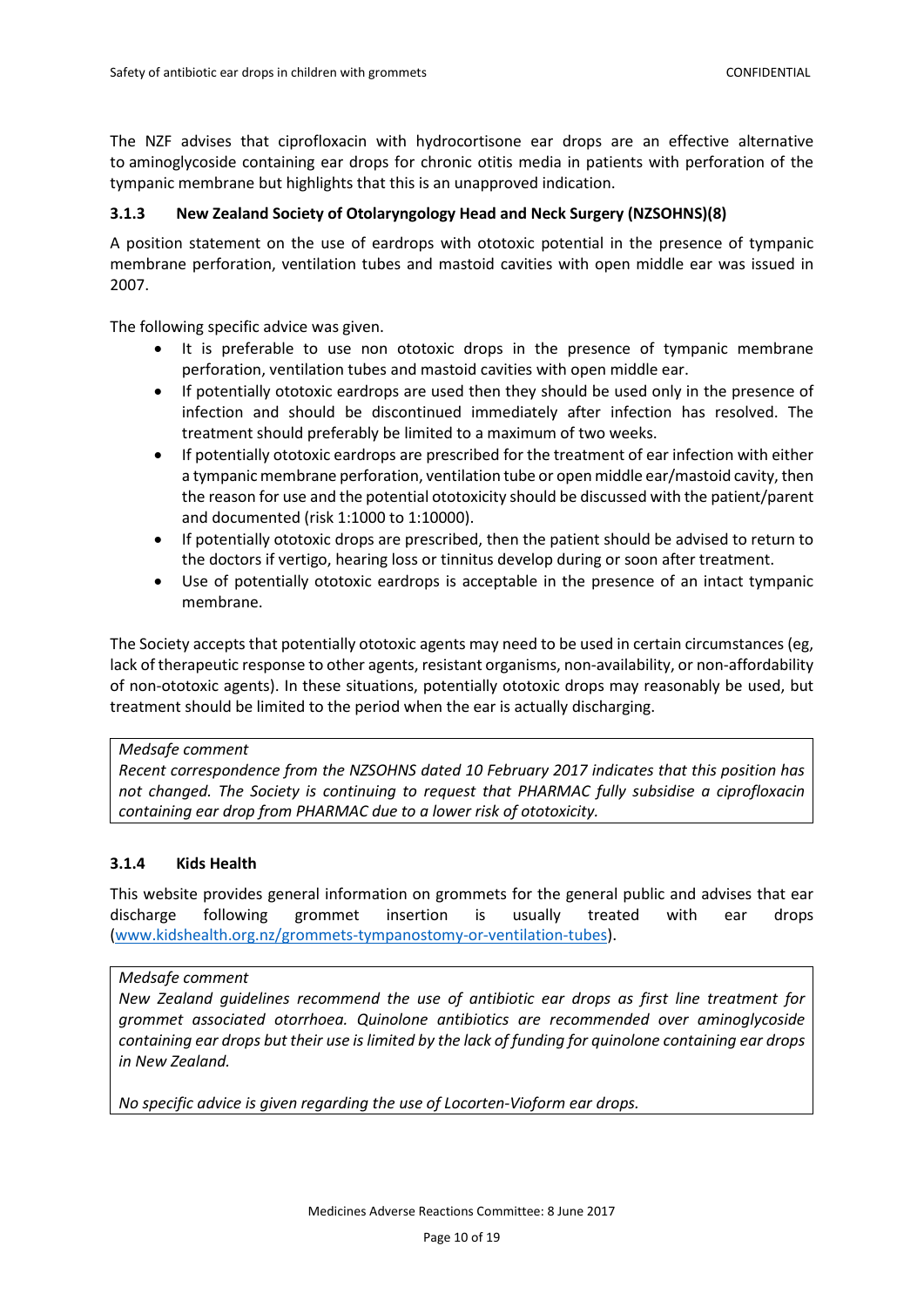# <span id="page-10-0"></span>**3.2 International Guidelines**

## <span id="page-10-1"></span>**3.2.1 Australia**

In 2007, the Consensus Panel of the Australian Society of Otolaryngology Head and Neck Surgery (ASOHNS) produced guidance based on a systematic review of the literature and expert consensus (9). The advice offered was consistent with that issued by the NZ Society of Otolaryngology Head and Neck Surgery in the same year.

General practitioner guidance on the management of external ear conditions published in 2007 recommended that quinolone containing ear drops should be used to treat otitis externa if tympanic membrane perforation is known or suspected (10). It also advised that Locacorten-Viaform should be used with caution to treat fungal otitis externa or diffuse acute otitis externa in the presence of a tympanic membrane perforation.

## <span id="page-10-2"></span>**3.2.2 UK**

A position statement issued by ENT UK in 2007, based on a systematic literature review and clinical consensus, recommended the following treatment of patients with a discharging ear, in whom there is a perforation or patent grommet (11).

- If a topical aminoglycoside is used, this should only be in the presence of obvious infection.
- Topical aminoglycosides should be used for no longer than two weeks.
- The justification for using topical aminoglycosides should be explained to the patient.
- Baseline audiometry should be performed, if possible or practical, before treatment with topical aminoglycosides.

#### *Medsafe comment*

*At the time this guideline was developed, no ear drops containing quinolone antibiotics were approved for use in the UK.*

### <span id="page-10-3"></span>**3.2.3 Canada**

Evidence based guidelines produced in 2008 recommended that topical fluoroquinolones, with or without a corticosteroid, should be the treatment of choice for acute otitis media with tympanostomy tubes (AOMT) (12). The authors indicated that this recommendation was based on strong evidence that topical treatment with fluoroquinolones, with or without the addition of corticosteroids, is more effective than systemic antibiotics at resolving AOMT and results in less antibiotic resistance and fewer adverse effects, including ototoxicity, than other treatments do. The review recommended that topical aminoglycoside agents should not be used due to the potential for rare ototoxicity.

### <span id="page-10-4"></span>**3.2.4 USA**

Evidence based guidelines produced by the American Academy of Otolaryngology in 2013, produced a strong recommendation that acute, uncomplicated, tympanostomy tube otorrhoea should be treated with topical antibiotic eardrops only, without oral antibiotics (13). This recommendation was based on strong evidence that topical antibiotic eardrops are safer than oral antibiotics with equal efficacy.

### *Medsafe comment*

*This recommendation was based on review of three randomised controlled trials (RCTs) comparing topical antibiotic ear drops to systemic antibiotics. All three RCTs used quinolone antibiotics.*

# <span id="page-10-5"></span>**3.3 Other Guidelines**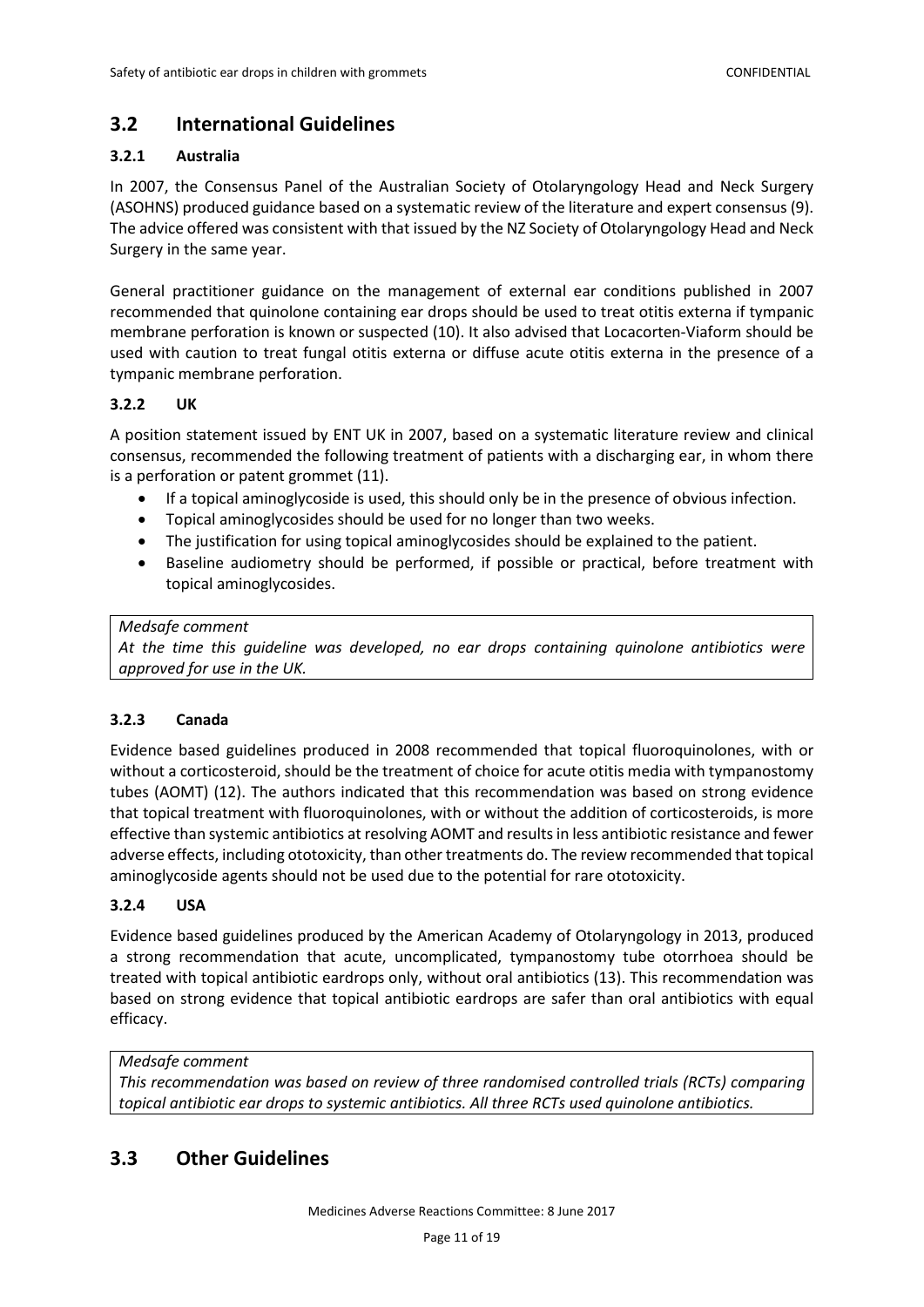## <span id="page-11-0"></span>**3.3.1 UpToDate 2016**

In 2016, the UpToDate group in the US (who provide evidence based physician authored clinical decision support resources) produced guidance recommending that uncomplicated tympanostomy tube otorrhea should be treated with topical antibiotic ear drops with or without corticosteroids. They also advised:

- the use of corticosteroid-containing fluoroquinolone drops where available (eg, ciprofloxacin and dexamethasone otic suspension, four drops into the affected ear twice daily for five days) is recommended
- oral or parenteral antibiotics should be reserved for children with a concurrent infection (eg, sinusitis, streptococcal pharyngitis, adjacent auricular cellulitis), blocked external auditory canal, or who are immunocompromised.

This recommendation was graded 2B by the authors. A grade 2 recommendation is a weak recommendation which suggests that the benefits and risks are finely balanced and/or uncertain. B grade evidence indicates moderate quality evidence from either randomised trials with important limitations, or very strong evidence from other sorts of trials (eg, observational studies).

### *Medsafe comment*

*International guidelines are consistent with New Zealand guidelines and recommend the use of antibiotic containing ear drops as first line treatment for tympanostomy tube otorrhoea. Quinolone containing ear drops are preferred over aminoglycoside or polymyxin containing ear drops due to a lower risk of ototoxicity. The UK and Australian guidelines include clear advice on the safe use of potentially ototoxic ear drops which is consistent with advice issued by the New Zealand Society of Otolaryngology Head and Neck Surgery in 2007 and the NZF in 2016.* 

*These guidelines have been produced using robust evidence based review methodologies which include a systematic review of the available literature and expert consensus. However, the evidence used to inform these guidelines is limited by a paucity of high quality primary studies. In particular, there is a paucity of directly relevant clinical studies which evaluated the safety and efficacy of the antibiotic and antibiotic/corticosteroid combinations contained in the ear drops available for use in New Zealand.*

# <span id="page-11-1"></span>**4.0 SCIENTIFIC INFORMATION**

## <span id="page-11-2"></span>**4.1 Systematic Reviews**

## <span id="page-11-3"></span>**4.1.1 Venekemp** *et al.* **2016 (6)**

This Cochrane systematic review included evidence up to June 2016. Nine randomised controlled trials (RCTs), enrolling 2,132 children were included. The objective of the review was to compare the safety and efficacy of antibiotic eardrops (with or without corticosteroid) to oral antibiotics in children with ear discharge following grommet insertion. The individual studies were judged to have low to moderate risk of bias.

As seen in Table 3, there was moderate to low-quality evidence that antibiotic eardrops (with or without corticosteroid) are more effective than oral antibiotics, corticosteroid eardrops and no treatment in children with ear discharge occurring at least two weeks following grommet insertion. There is some limited, inconclusive evidence that antibiotic eardrops are more effective than saline rinsing. There is uncertainty whether antibiotic-corticosteroid eardrops are more effective than eardrops containing antibiotics only.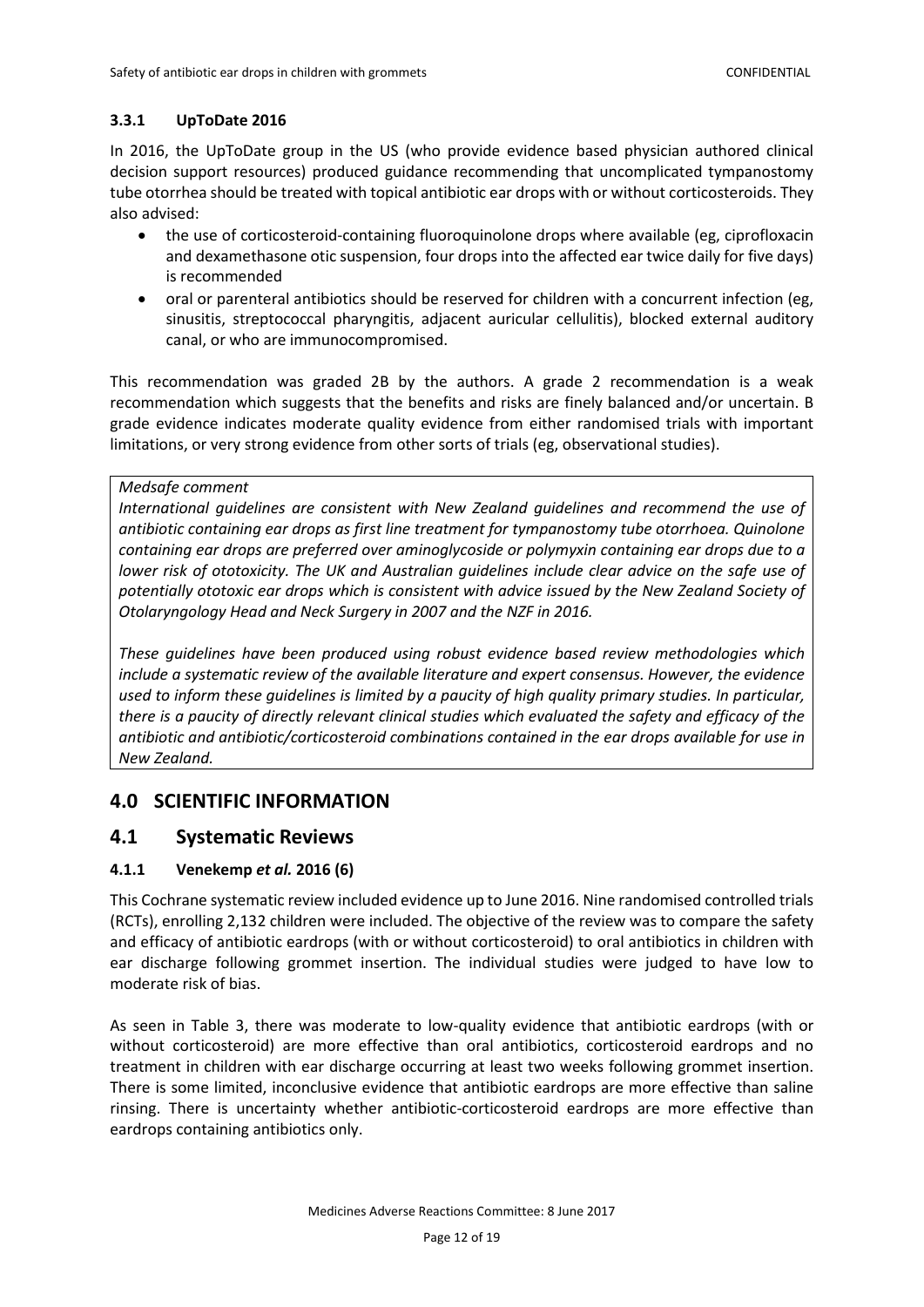#### *Medsafe comment*

*This was a high quality systematic review. However, it was limited by the small numbers of primary studies and limited types of antibiotic containing ear drops included in individual studies. Most studies included either ciprofloxacin, ofloxacin or bacitracin-colistin-hydrocortisone. Therefore, are not directly relevant to the funded antibiotic containing ear drops available for use in New Zealand.* 

#### **Table 3: Antibiotic ear drops (with or without corticosteroid) versus oral antibiotics for children with grommets who develop ear discharge beyond the immediate postoperative period.**

Antibiotic eardrops (with or without a corticosteroid) versus oral antibiotics for children with grommets (ventilation tubes) who develop ear discharge beyond the immediate postoperative period

| Patients: children with grommets who develop ear discharge beyond the immediate postoperative period<br>Setting: primary and secondary care<br>Intervention: antibiotic eardrops (with or without a corticosteroid)<br><b>Control: oral antibiotics</b> |                                                                                                                                                                                                                                                                                                                       |                                    |                                                                                                                                                                    |                                 |                                                          |                                                |
|---------------------------------------------------------------------------------------------------------------------------------------------------------------------------------------------------------------------------------------------------------|-----------------------------------------------------------------------------------------------------------------------------------------------------------------------------------------------------------------------------------------------------------------------------------------------------------------------|------------------------------------|--------------------------------------------------------------------------------------------------------------------------------------------------------------------|---------------------------------|----------------------------------------------------------|------------------------------------------------|
| <b>Outcomes</b>                                                                                                                                                                                                                                         | Anticipated absolute effects* (95% CI)                                                                                                                                                                                                                                                                                |                                    | <b>Relative effect</b><br>(95% CI)                                                                                                                                 | No of participants<br>(studies) | Quality of the evidence Comments<br>(GRADE)              |                                                |
|                                                                                                                                                                                                                                                         | Risk with oral antibi- Risk with antibiotic<br>otics                                                                                                                                                                                                                                                                  | eardrops                           |                                                                                                                                                                    |                                 |                                                          |                                                |
| Resolution of ear dis-<br>charge at short-term<br>follow-up<br>(1 week)                                                                                                                                                                                 | Study population                                                                                                                                                                                                                                                                                                      |                                    | <b>RR 2.58</b><br>(1.27 to 5.22)                                                                                                                                   | 42<br>(1 RCT)                   | $\oplus \oplus \oplus \bigcirc$<br>moderate <sup>1</sup> | The NNTB based on the<br>study population risk |
|                                                                                                                                                                                                                                                         | 300 per 1000                                                                                                                                                                                                                                                                                                          | 774 per 1000<br>(381 to 1000)      |                                                                                                                                                                    |                                 |                                                          | was 1/ (774-381)* 1000<br>$= 2.55$             |
| <b>Adverse events</b>                                                                                                                                                                                                                                   | Study population                                                                                                                                                                                                                                                                                                      |                                    | <b>RR0.37</b><br>$(0.12 \text{ to } 1.09)$                                                                                                                         | 705<br>(3 RCTs)                 | $\oplus \oplus \odot \odot$<br>low <sup>2</sup>          |                                                |
|                                                                                                                                                                                                                                                         | 317 per 1000                                                                                                                                                                                                                                                                                                          | 117 per 1000<br>(38 to 345)        |                                                                                                                                                                    |                                 |                                                          |                                                |
| <b>Serious complications</b>                                                                                                                                                                                                                            | Study population                                                                                                                                                                                                                                                                                                      |                                    | n/a                                                                                                                                                                | 153<br>$(1$ RCT)                | $\bigoplus$ OOO<br>very low $3$                          |                                                |
|                                                                                                                                                                                                                                                         | 0 per 1000                                                                                                                                                                                                                                                                                                            | 0 per 1000<br>(0 to 0)             |                                                                                                                                                                    |                                 |                                                          |                                                |
| Resolution of ear dis-<br>charge at intermedi-                                                                                                                                                                                                          | Study population                                                                                                                                                                                                                                                                                                      |                                    | <b>RR 1.70</b><br>$(1.38 \text{ to } 2.08)$                                                                                                                        | 153<br>(1 RCT)                  | $\oplus \oplus \oplus \bigcirc$<br>moderate 4            |                                                |
| ate-term follow-up<br>(2 weeks)                                                                                                                                                                                                                         | 558 per 1000                                                                                                                                                                                                                                                                                                          | 949 per 1000<br>(771 to 1000)      |                                                                                                                                                                    |                                 |                                                          |                                                |
| charge                                                                                                                                                                                                                                                  | Duration of ear dis- Antibiotic eardrops versus oral antibiotics:<br>Median 4 days (range 1 to 28) versus 5 days<br>(range 1 to 36)<br>Median 4 days (range not reported) versus 7 days<br>(range not reported)                                                                                                       |                                    | n/a                                                                                                                                                                | 232<br>$(2$ RCTs)               | $\oplus \oplus \oplus \bigcirc$<br>moderate <sup>4</sup> |                                                |
| Tube blockage                                                                                                                                                                                                                                           | Study population                                                                                                                                                                                                                                                                                                      |                                    | <b>RR1.20</b>                                                                                                                                                      | 121                             | $\bigoplus$                                              |                                                |
|                                                                                                                                                                                                                                                         | 50 per 1000                                                                                                                                                                                                                                                                                                           | 60 per 1000<br>(17 to 223)         | $(0.33 \text{ to } 4.45)$                                                                                                                                          | $(2$ RCTs)                      | low <sup>5</sup>                                         |                                                |
| Health-related quality<br>of life                                                                                                                                                                                                                       |                                                                                                                                                                                                                                                                                                                       |                                    |                                                                                                                                                                    |                                 |                                                          |                                                |
| Generic - CHQ                                                                                                                                                                                                                                           | At 2 weeks, the change in CHQ scores did not dif- n/a<br>fer significantly between the groups. The change<br>in Otitis Media-6 total score (range 6 to 42) at<br>2 weeks was small but favoured antibiotic-corti-<br>costeroid eardrops (difference in median differ-<br>ence between treatment groups: -2, P < 0.01) |                                    |                                                                                                                                                                    | 153<br>(1 RCT)                  | ⊕⊕⊙<br>low $6$                                           |                                                |
| Disease-specific - OM-6 Change in<br>(range 6 to 42)                                                                                                                                                                                                    | 5; 2 weeks: 16.5)                                                                                                                                                                                                                                                                                                     | median Change<br>5; 2 weeks: 14.5) | in median Difference in change in 153<br>score: +1 (baseline: 15. score: -1 (baseline: 15. median OM-6 scores: -2 (1 RCT)<br>(in favour of antibiotic<br>eardrops) |                                 | $\oplus \oplus \odot$<br>low <sub>6</sub>                |                                                |
|                                                                                                                                                                                                                                                         |                                                                                                                                                                                                                                                                                                                       |                                    |                                                                                                                                                                    |                                 |                                                          |                                                |

\*The risk in the intervention group (and its 95%CI) is based on the assumed risk in the comparison group and the relative effect of the intervention (and its 95%CI). CHQ: Child Heath Questionnaire; CI: confidence interval; n/a: not applicable; NNTB: number needed to treat to benefit; OM-6: Otitis Media-6; RCT: randomised controlled trial; RR: risk ratio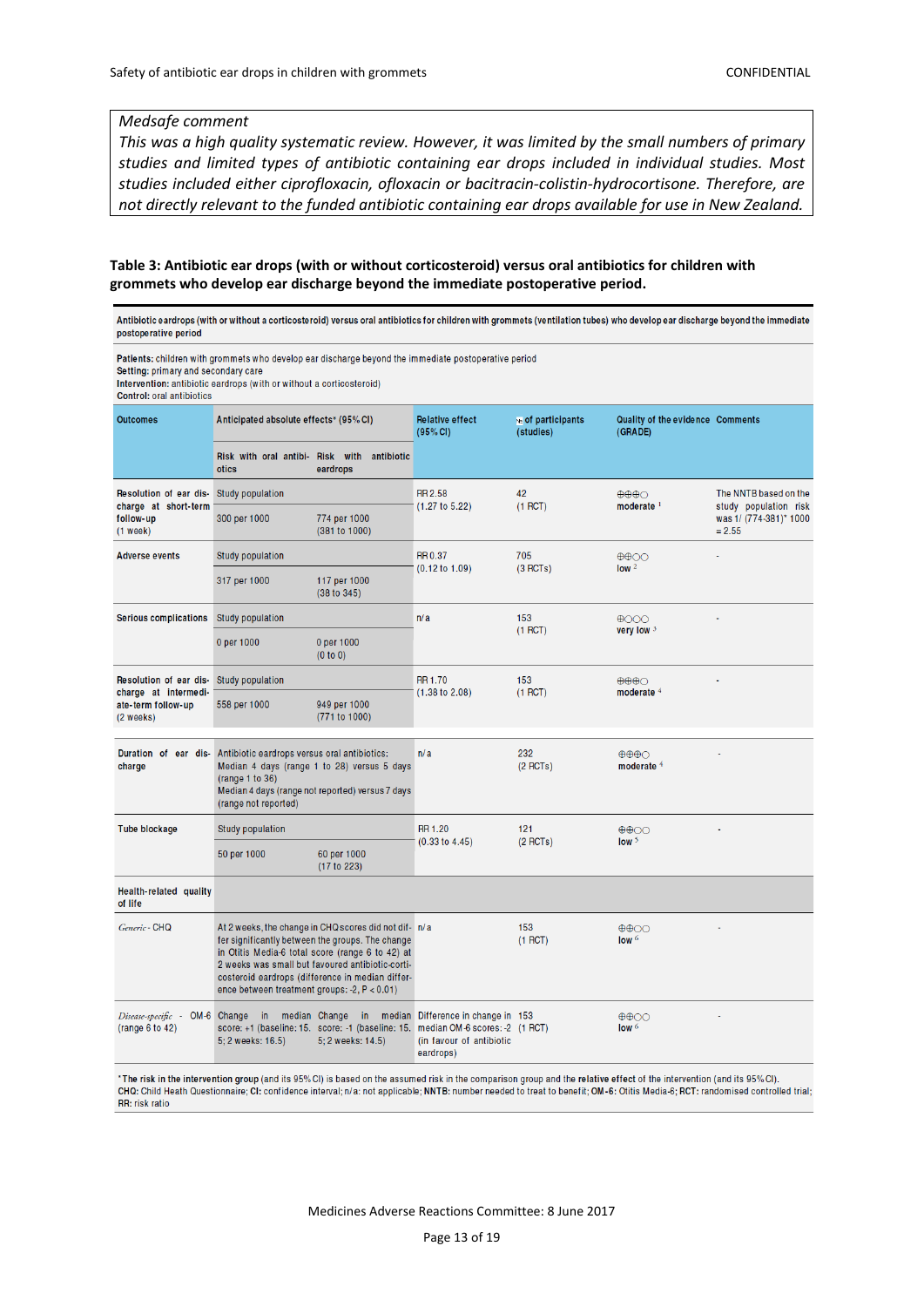#### <span id="page-13-0"></span>**4.1.2 Harris** *et al.* **2016 (14)**

This systematic review of RCTs compared the efficacy of topical aminoglycosides with topical quinolones in the treatment of chronic suppurative otitis media. Nine trials met the inclusion criteria. Two studies showed a higher clinical cure rate in the quinolone group (93 % v. 71 %, p = 0.04, and 76 % v. 52 %, p = 0.009). Four studies showed no statistically significant difference in clinical outcome.

The authors concluded that topical quinolones have equal or superior efficacy to topical aminoglycosides for the treatment of CSOM and the prevention of infection post myringotomy.

### <span id="page-13-1"></span>**4.1.3 Chee** *et al.* **2016 (3)**

A systematic review identified four RCTs comparing the efficacy of topical and oral antibiotics for the treatment of otorrhoea in children (aged <12 years) with tympanostomy tubes (grommets). This review demonstrated that topical treatments had better cure (Number needed to benefit [NNTB] = 4.7, pooled RR = 1.35, p < 0.001) and microbiological eradication (NNTB = 3.5, pooled RR = 1.47 95% CI, p < 0.001 among 3 of the studies) than oral antibiotics. Oral antibiotics had higher risk of diarrhoea (pooled RR = 21.5, 95% CI 8.00–58.0, p < 0.001, NNTH = 5.4) and dermatitis (pooled RR = 3.14, 95% CI 1.20–8.20, p = 0.019, NNTH = 32). The use of topical steroids in addition to topical antibiotics was associated with a higher cure rate (pooled RR =  $1.59$ , p < 0.001 vs. pooled RR =  $1.57$ , p = 0.293).

The authors concluded that ototopical therapy should be the first choice in the treatment of acute tube otorrhoea in view of its excellent cure rates and microbiological eradication coupled with a safe side effect profile.

#### *Medsafe Comment*

*The published literature confirms the efficacy of topical antibiotic ear drops, compared to systemic antibiotics, and topical quinolone antibiotics compared to topical aminoglycosides, to treat CSOM or post tympanostomy otorrhoea. No studies of clioquinol were included in this review.*

### <span id="page-13-2"></span>**4.1.4 Matz** *et al.* **2004 (15)**

The authors systematically reviewed 14 articles evaluating hearing loss or vestibular changes after the use of ototopic ear drops. Most included studies were uncontrolled cohort studies or case series. 54 cases of vestibular toxicity (including 24 which also had evidence of auditory toxicity) associated with gentamicin ear drops were identified. The majority of reports occurred in the second week of treatment. Eleven reports of auditory toxicity and two reports of vestibular toxicity associated with topical neomycin/polymyxin B based ear drops were also identified. No reports of ototoxicity were identified when aminoglycoside ear drops were used to treat otitis externa in the presence of an intact tympanic membrane.

Three studies evaluating the risk of ototoxicity in children with grommets were identified.

- Rakover *et al.* (1997) reviewed 358 children with grommets who received polymyxin ear drops for two weeks. No changes in hearing were identified three months later.
- Merifield *et al.* (1993) treated children with either polymyxin B, neomycin, or gentamicin ear drops for up to eight days and also noted no change in auditory threshold in patients treated with tympanostomy tubes.
- Welling *et al.* (1995) evaluated the use of polymyxin or neomycin drops after a single dose and reported no auditory toxicity.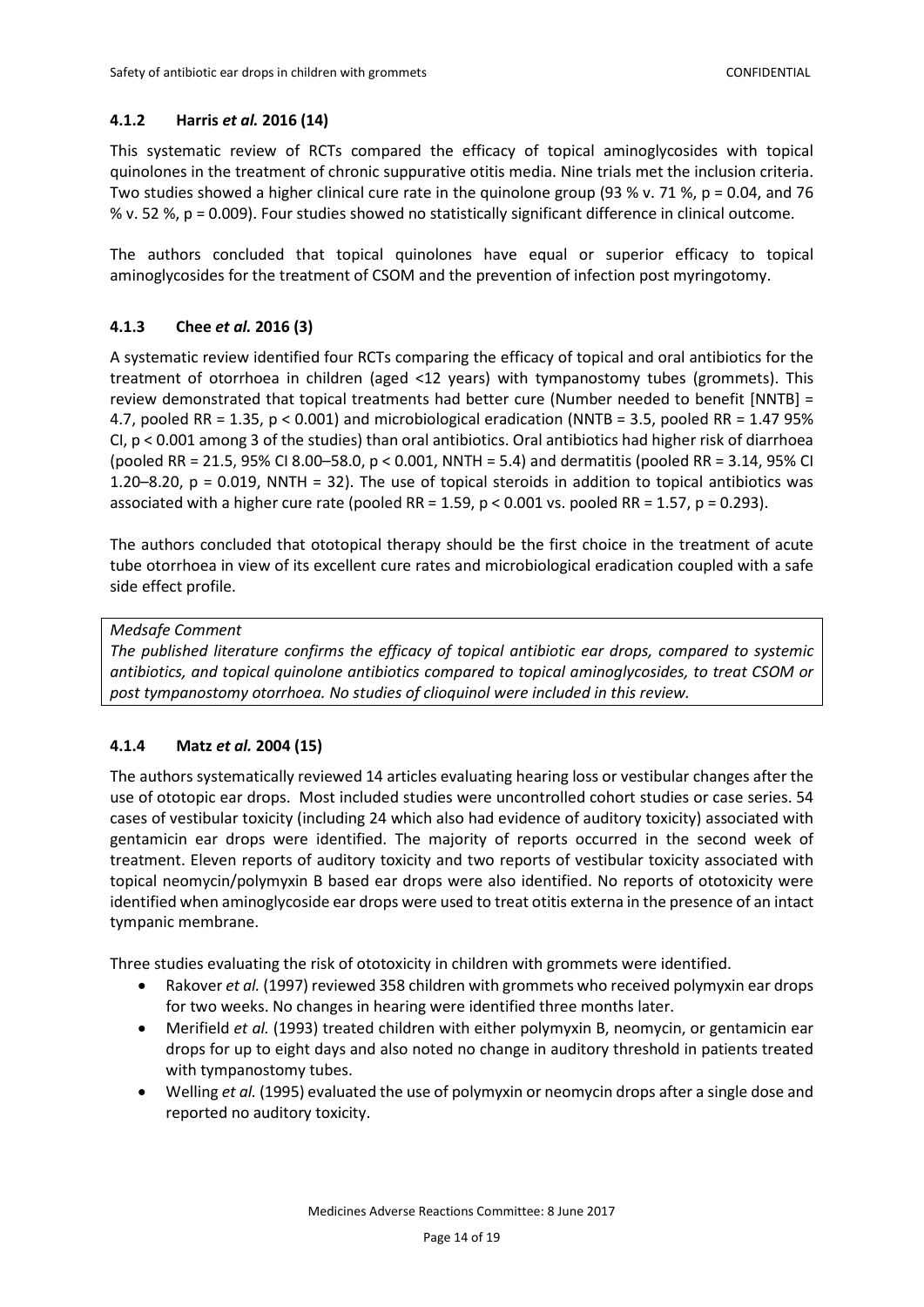However, six case reports of ototoxicity when gentamicin ear drops were used in patients with ventilation tubes were identified. Vestibular toxicity did not occur before day one and in some cases didn't occur until 16 weeks after treatment.

The authors concluded the following:

- neomycin/polymyxin ear drops are safe when used in patients with tympanostomy tubes provided they are used for a short period of time (level 1 b evidence from two papers)
- gentamicin ear drops can cause vestibular toxicity when used in patients with a perforated tympanic membrane for longer periods of time (level 3 b evidence from one paper)
- if polymyxin B, neomycin, or gentamicin drops were used for prolonged periods of time, that is, longer than two weeks in patients with tympanic membrane perforations or open mastoid cavities, patients should be warned of the risk of either vestibular or cochlear toxicity. The use of ototopical drops should be discontinued if the patient reports symptoms associated with vestibular/cochlear toxicity
- there is no evidence that monitoring reduces toxicity.

The authors suggested that cases of unilateral vestibular toxicity may go unrecognised and unreported due to compensatory central mechanisms.

## <span id="page-14-0"></span>**4.2 Clinical Information**

### <span id="page-14-1"></span>**4.2.1 Mahadevan** *et al.* **2008 (16)**

In 2007, New Zealand ENT specialists were surveyed to determine their prescribing preferences for antibiotic containing ear drops (16). Both Sofradex and Ciproxin HC ear drops were prescribed most often by ENT specialists for discharging ears in the presence of grommets and tympanic membrane perforations. A potential risk of ototoxicity and the cost to patients affected the choice of antibiotic ear drop prescribed.

Respondents reported 24 cases of hearing loss that were at least possibly related to the use of antibiotic ear drops. Sofradex (framycetin) was most commonly implicated (16 cases). No reports of ototoxicity with the use of quinolone antibiotic ear drops were reported. However, two reports of hearing loss with Locorten-Vioform ear drops were identified.

The authors recommended that non-ototoxic topical fluoroquinolones be used in preference to potentially ototoxic topical aminoglycosides in clinical situations where ototoxicity is a concern (eg, if there is a non-intact tympanic membrane and either pre-existing sensorineural hearing loss is present; prolonged otopical medication is required; or if there is a family or personal history of sensitivity to aminoglycosides).

*Medsafe comment*

*Evidence from case reports suggests that vestibular and auditory toxicity can occur with aminoglycoside and polymyxin antibiotic ear drops. The risk appears to be increased with increasing duration of use. Two reports of hearing loss with clioquinol containing ear drops were identified in New Zealand, although no details were available for assessment.*

## <span id="page-14-2"></span>**4.3 CARM Data**

There have been two reports of ototoxicity/hearing impaired reported to the Centre for Adverse Reactions Monitoring (CARM) (Annex 11).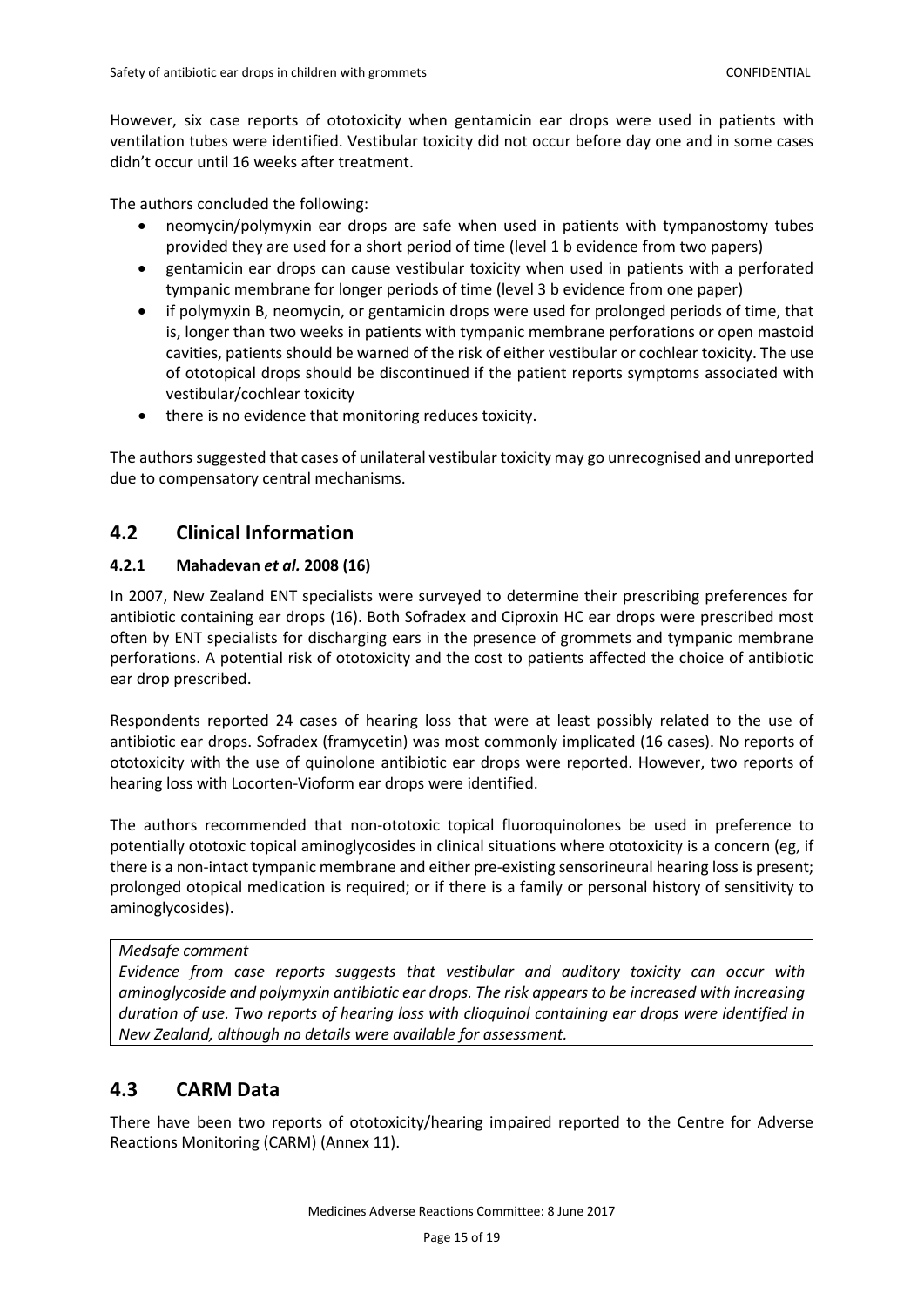- 1. 084638: impaired hearing reported in a female patient following use of Kenacomb ear drops.
- 2. 090599: ototoxicity reported in a 46-year-old male in association with Sofradex.

# <span id="page-15-0"></span>**4.4 Usage Data**

The usage data of PHARMAC funded antibiotic containing ear drops indicates that Sofradex, Locorten-Vioform and Kenacomb are being used in the New Zealand setting (Annex 12). However, it is unknown the indications that these antibiotic ear drops were used for.

The New Zealand guidelines and the New Zealand survey by Mahadevan *et al.* would also suggest that Ciproxin HC is used in New Zealand even though it is not currently funded (16).

# <span id="page-15-1"></span>**5.0 DISCUSSION AND CONCLUSIONS**

Currently in New Zealand, none of the antibiotic containing ear drops available for use are approved for the treatment of CSOM, post tympanostomy associated otorrhoea, or otitis externa in the presence of a perforated tympanic membrane or patent tympanostomy tube (grommet). Therefore, all usage of ear drops for these indications is considered off-label treatment in New Zealand. In addition, all the currently available antibiotic containing ear drops are contraindicated in patients with either suspected or confirmed perforations of the ear drum. There is one antibiotic containing ear drop approved and indicated for treatment of acute otitis media with tympanostomy tubes and acute otitis externa (Cilodex: ciprofloxacin and dexamethasone) that is currently not available in New Zealand.

New Zealand and international guidelines recommend the use of antibiotic containing ear drops as first line treatment of CSOM and tympanostomy associated otorrhoea. This recommendation is based on evidence of equivalent or superior efficacy to systemic antibiotics, and a superior safety profile. Quinolone containing ear drops are recommended over those containing aminoglycosides or polymyxins. This is reflected in the approval in the UK and Medsafe of a quinolone containing ear drop (ciprofloxacin) for use in the presence of a tympanostomy tube and the approval in the US of a quinolone containing ear drop (ofloxacin) for use in the presence of a tympanostomy tube or in the case of a perforated tympanic membrane. In addition, ciprofloxacin containing ear drops without corticosteroids are approved for use in Australia with no contraindication or warning regarding use in patients with perforation of the tympanic membrane. However, both the Australian and New Zealand product Ciproxin, which contains a quinolone and a corticosteroid (ciprofloxacin/hydrocortisone), are contraindicated in patients with perforation of the ear drum.

In New Zealand, PHARMAC does not fund any quinolone containing ear drop (with or without a corticosteroid). Therefore, it is likely that the hydroxyquinolone containing ear drop (Locorten-Vioform) and/or aminoglycoside containing ear drops (Sofradex, Soframycin, Kenacomb) are being used preferentially in New Zealand. The usage data would support this although it is impossible to know to what extent Ciproxin is being used.

The most serious safety concern associated with the use of ear drops in the presence of a perforated tympanic membrane or a patent tympanostomy tube (grommet) is the potential for ototoxicity (hearing or balance changes) to occur. Data from case reports suggests that ototoxicity is a rare complication of treatment with ear drops containing aminoglycoside or polymyxin containing ear drops (risk 1:1000 to 1:10000). However, case reports may be confounded by the presence of chronic suppurative otitis media which can also cause ototoxicity. There is some evidence that ototoxicity is more likely if ear drops are continued after active infection is resolved and/or if they are used for more than 1-2 weeks. The available evidence suggests that ciprofloxacin (and clioqinol) containing ear drops are associated with a significantly lower risk of ototoxicity.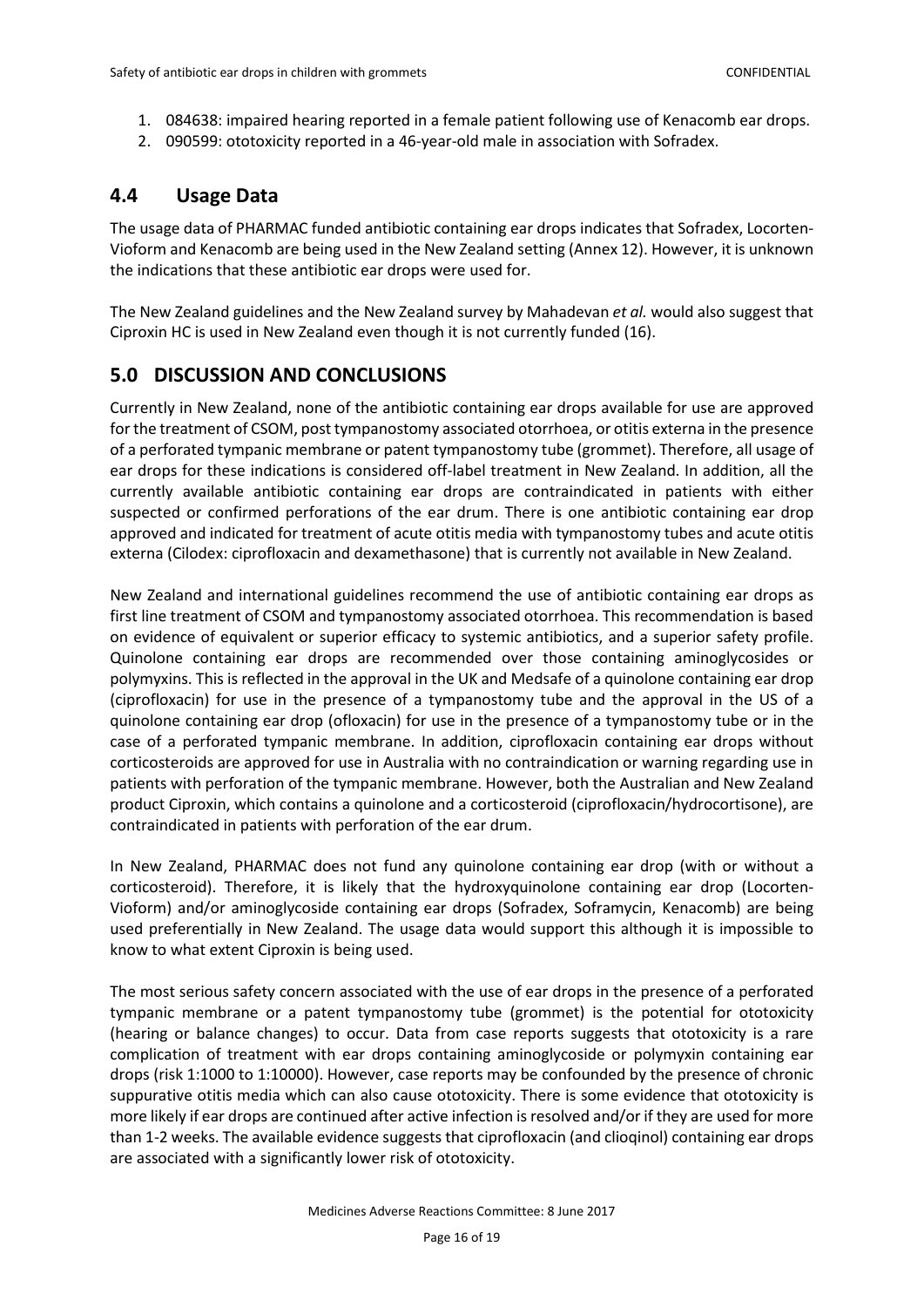The available evidence from clinical studies and expert opinions, suggest that antibiotic containing ear drops are an effective treatment for CSOM and/or tympanostomy associated otorrhoea and can be used safely in the presence of a perforated tympanic membrane and/or a patent tympanostomy tube. Quinolone containing ear drops should be used first line due to evidence of equivalent efficacy, and a lower risk of ototoxicity than aminoglycoside containing ear drops. Due to a paucity of data, the relative safety and efficacy of clioquinol containing ear drops compared to other antibiotic ear drops is unknown.

The warning statements regarding the risk of ototoxicity in antibiotic containing ear drops differs between the medicines. The quinolone (Ciproxin) and hydroxyquinolone (Locorten-Vioform) do not contain any warning/information on ototoxicity. Whereas the aminoglycosides, Sofradex and Soframycin, include information that aminoglycoside antibiotics may cause irreversible, partial or total deafness when given systemically or when applies topically to open wounds or damaged skin. Sofradex and Soframycin also state that this effect has not been reported following topical ocular use but that it is possible particularly when high dose topical treatment is given to children. The aminoglycoside antibiotic containing ear drop, Kenacomb, contains a warning that care is necessary in applying this preparation if perforation of the eardrum is suspected and because of the potential hazard of nephrotoxicity and ototoxicity, this medication should not be used in patients with extensive skin damage or other conditions where absorption of neomycin is possible.

Based on this review, there is no evidence to suggest that Ciproxin HC should be contraindicated for use in children with a perforated tympanic membrane or those with grommets. However, all data sheets require more detailed information on the risk of ototoxicity occurring.

**NB: that subclinical vestibular toxicity may occur but not be evident due to compensatory mechanisms.** 

## <span id="page-16-0"></span>**6.0 ADVICE SOUGHT**

The Committee is asked to advise whether:

- there is evidence of a difference in the risk of ototoxicity between the antibiotic containing ear drops when used in children with grommets or in patients with a perforated tympanic membrane
- the sponsor for Ciproxin HC (quinolone) ear drops should be given the opportunity to remove the contraindication for use in patients with a perforated tympanic membrane and replace it with a warning statement
- the sponsor for Locorten-Vioform/Locacorten-Viaform (hydroxyquinolone) include information on the risk of ototoxicity
- the sponsors for Sofradex, Soframycin and Kenacomb (aminoglycosides) should add a warning statement indicating that the risk of ototoxicity is increased with increasing duration of use and continuation of treatment after resolution of symptoms
- this safety concern requires further communication other than MARC's Remarks in *Prescriber Update*.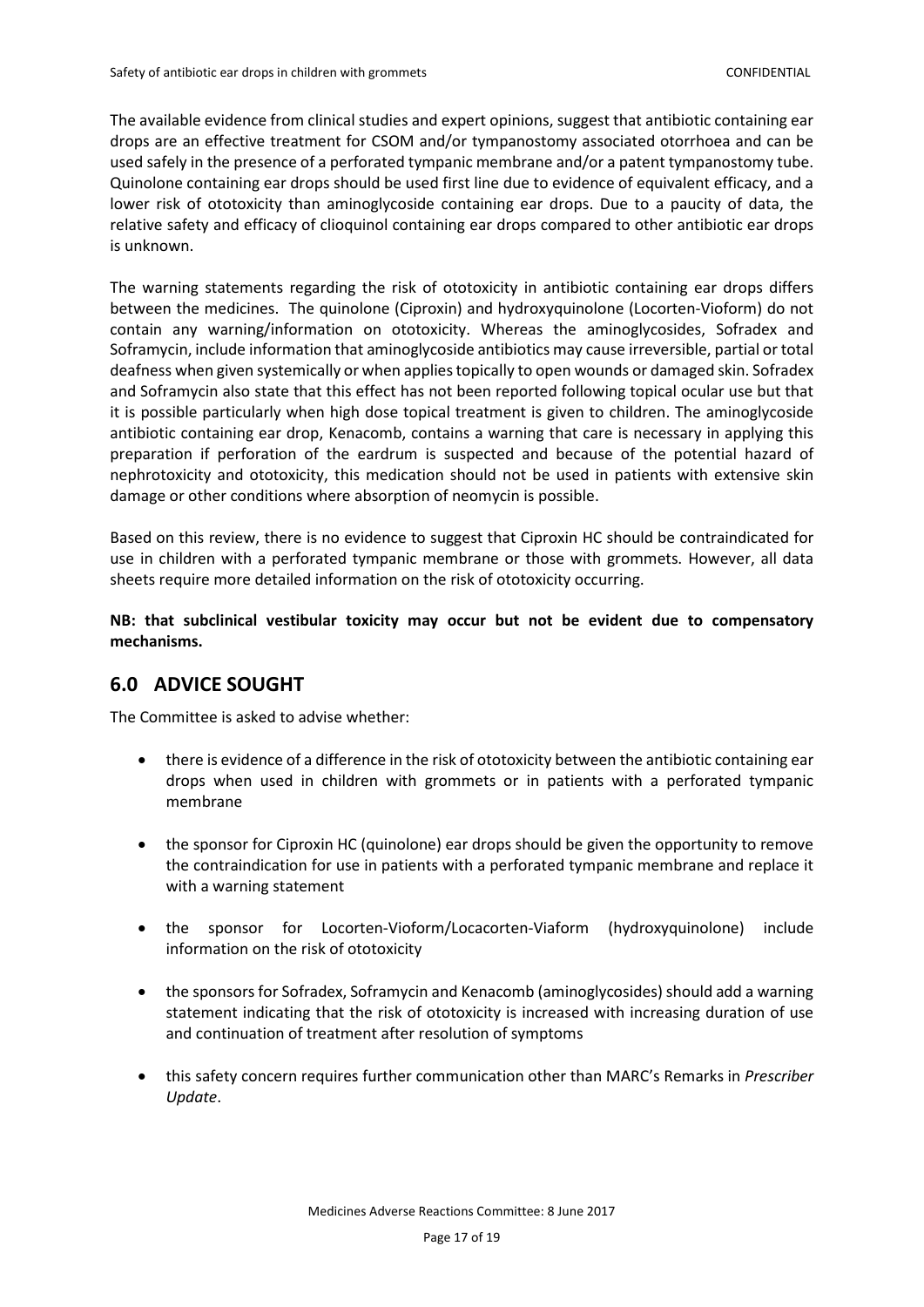## <span id="page-17-0"></span>**7.0 ANNEXES**

- 1. AFT Pharmaceuticals Ltd. 2016. *Locorten-Vioform data sheet* September 2016.
- 2. Pharmaco (NZ) Ltd. 2014. *Ciproxin data sheet* July 2014.
- 3. Sanofi-Aventis New Zealand Limited. 2009. *Sofradex data sheet* 19 February 2009.
- 4. Sanofi-Aventis New Zealand Limited. 2009. *Soframycin data sheet* 16 February 2009.
- 5. Pharmacy Rtailing (NZ) Limited. 2017. *Kenacomb data sheet* 7 March 2017.
- 6. Venekamp RP, Javed F, van Dongen T, et al. 2016. Interventions for children with ear discharge occurring at least two weeks following grommet (ventilation tube) insertion. *Cochrane Library of Systematic Reviews*.
- 7. Harris A, Elhassan H, Flook E. 2016. Why are ototopical aminoglycosides still first-line therapy for chronic suppurative otitis media? A systematic review and discussion of aminoglycosides versus quinolones. *The Journal of Laryngology & Otology* 130: 2–7.
- 8. Chee J, Pang KW, Yong JM, et al. 2016. Topical versus oral antibiotics, with or without corticosteroids, in the treatment of tympanostomy tube otorrhea. *International Journal of Pediatric Otorhinolaryngology* 86: 183–8.
- 9. Matz G, Rybak L, Roland PS, et al. 2004. Ototoxicity of ototopical antibiotic drops in humans. *Otolaryngology—Head and Neck Surgery* 130: S79–S82.
- 10. Mahadevan M, Wabnitz DA, McIntosh DL, et al. 2008. Survey on the use of ototopical medications by New Zealand otolaryngologist/head and neck surgeons. *The New Zealand Medical Journal (Online)* 121.
- 11. CARM data
- 12. PHARMAC usage data